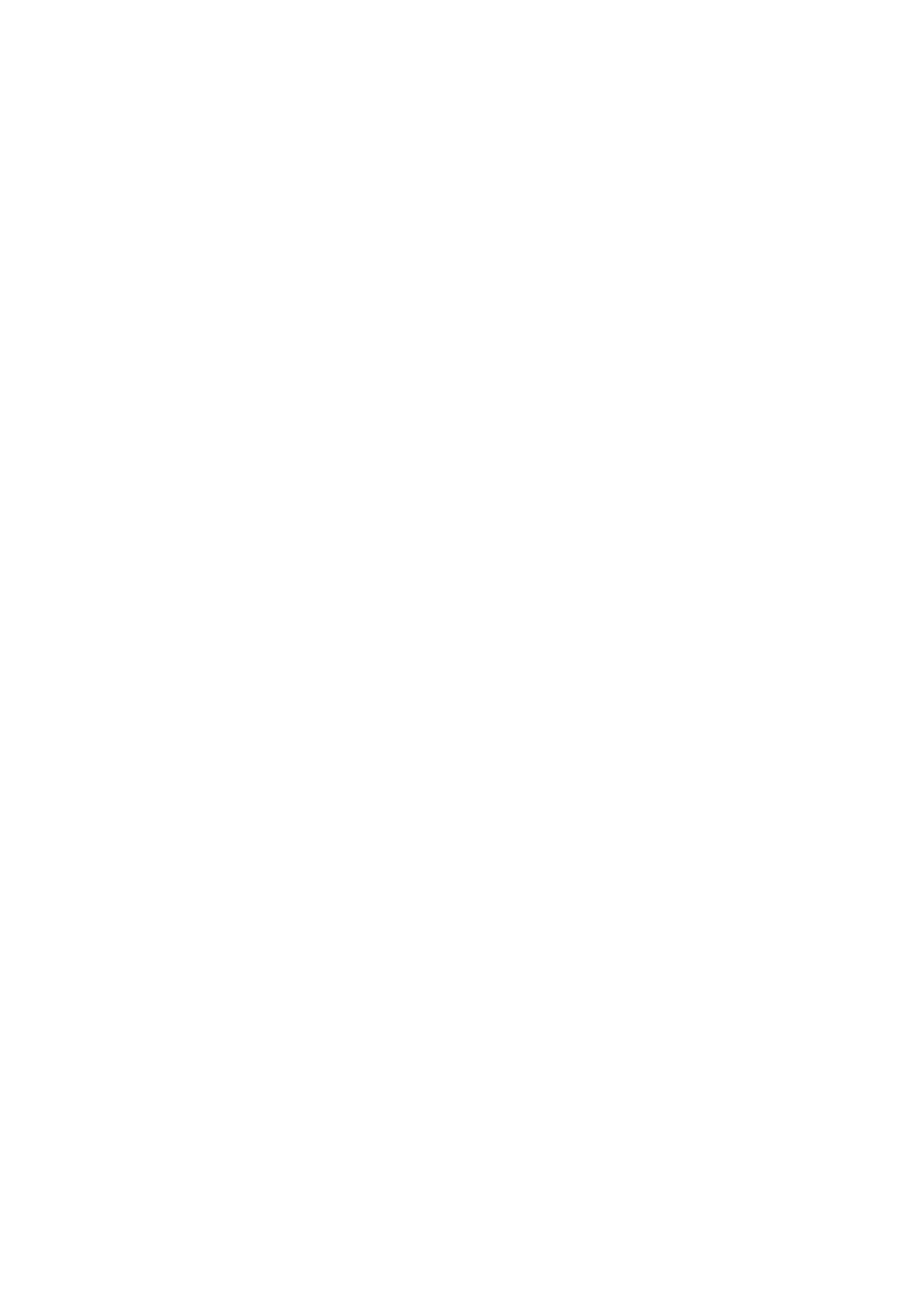# **CONTENTS**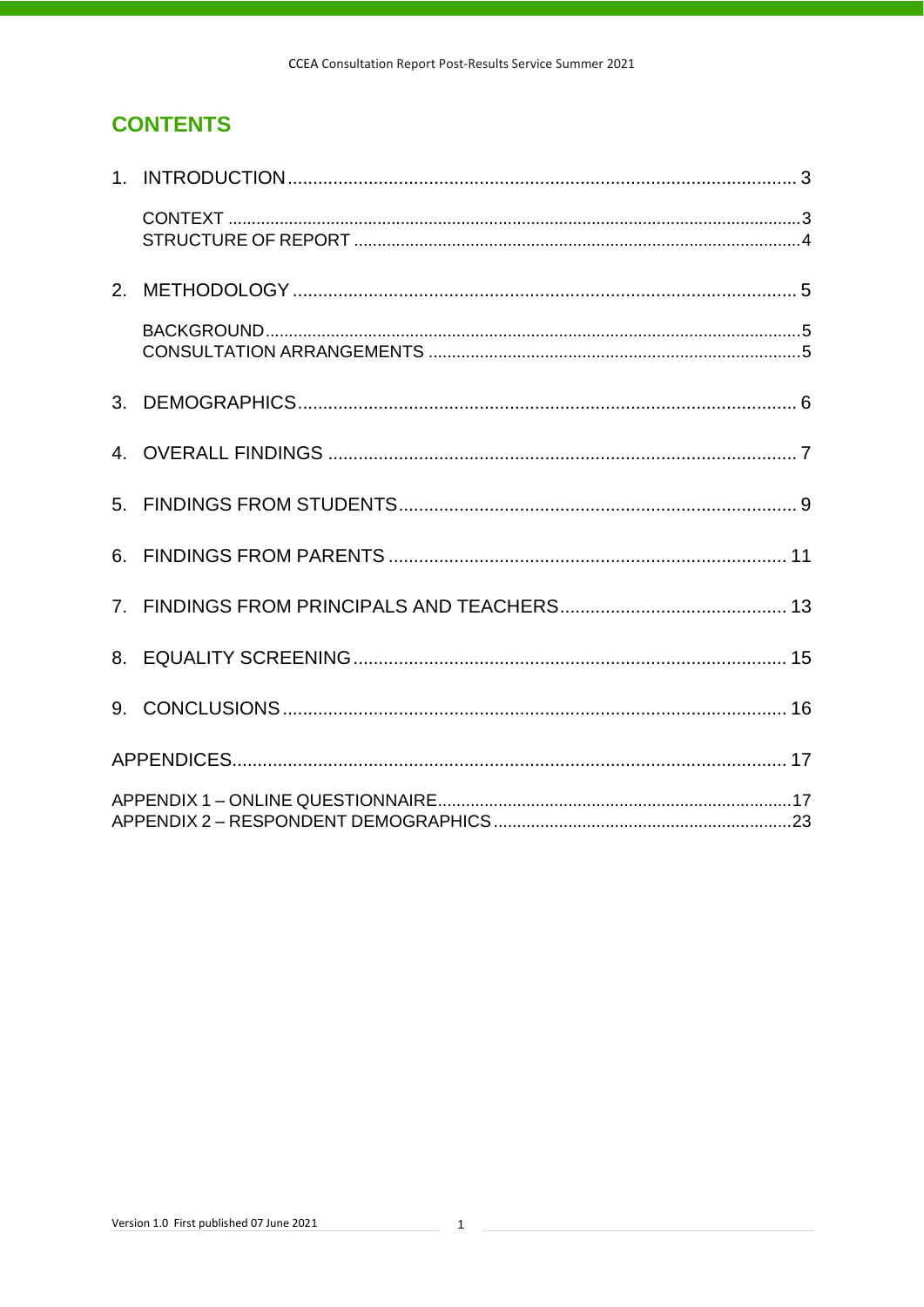# **[EXECUTIVE SUMMARY](#page-24-1)**

[In May 2021, the](#page-24-1) Council for the Curriculum, Examinations and Assessment (CCEA) consulted with stakeholders on its proposed Summer 2021 Post-Results Service.

The consultation collected the views of students, parents, principals and teachers on the Post-Results Service, and the grounds underpinning its composite stages.

**Findings of the consultation indicate a good level of satisfaction among stakeholders regarding the Post-Results Service. An overall majority of respondents felt satisfied with the grounds underpinning stages 1 and 2 of the Post-Results Service: Centre Review and Appeal to CCEA.** 

**A majority also agreed that the Examination Procedures Review Service was appropriate for reviewing the compliance of CCEA Awarding Organisation with its appeal process.**

When the respondents were categorised into students, parents, principals and teachers, the majority in all these categories were satisfied with the Post-Results Service.

The survey results indicated that principals and teachers were mostly concerned with the additional workload the Post-Results Service process will place on schools. They were also concerned about the timing of the Post-Results Service over the summer months, as well as potential challenges on their academic judgement.

Comments provided by some respondents suggested that students should have the opportunity to appeal on their own behalf without contacting their centre.

The main concern from parents was that students' mental health and well-being is prioritised during the Post-Results Service process.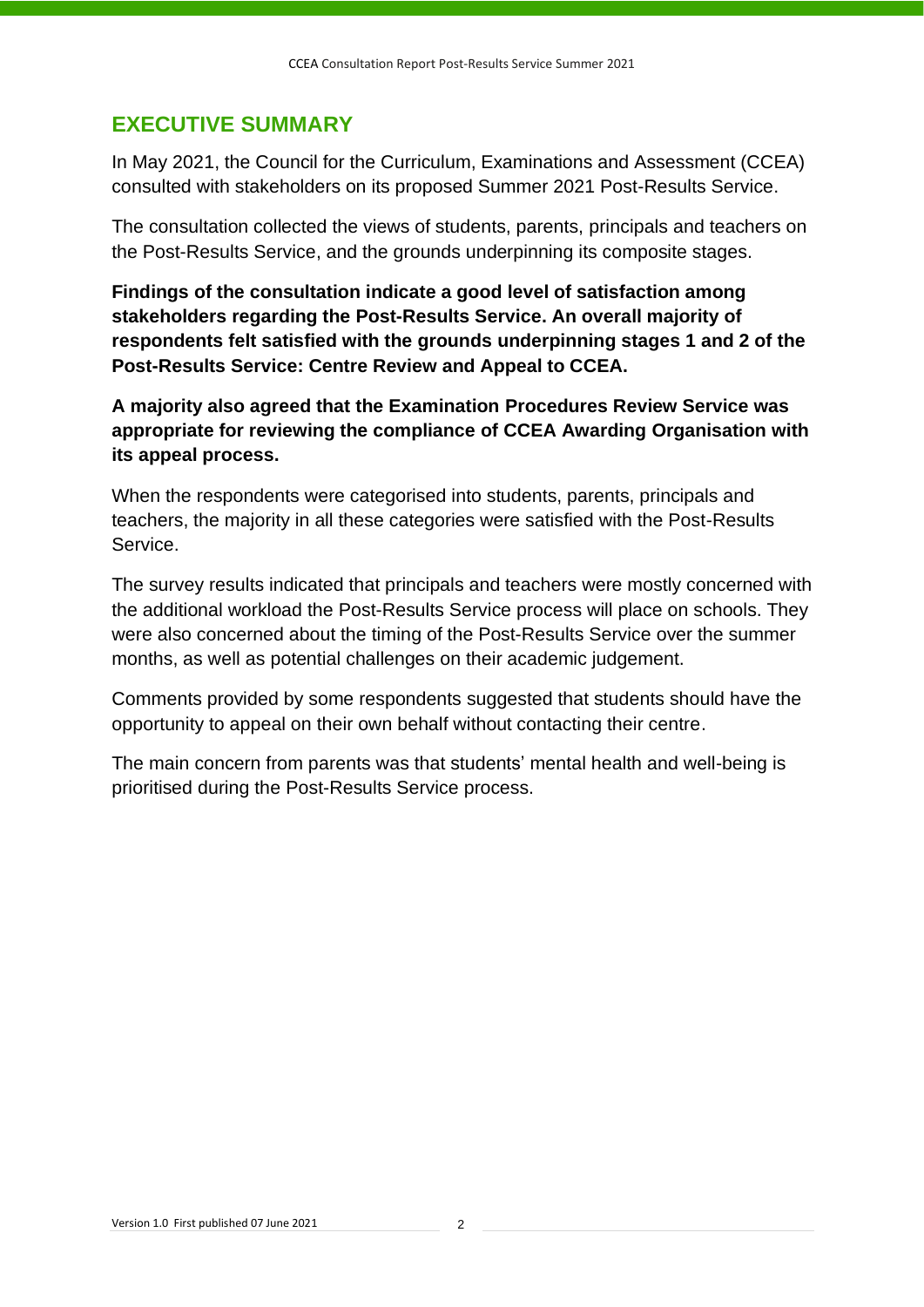# <span id="page-4-0"></span>**1. INTRODUCTION**

In May 2021 CCEA hosted an online survey as part of its consultation on the proposed summer awarding Post-Results Service. Consultation findings are documented in this report.

As a member of the Joint Council for Qualifications (JCQ), CCEA has agreed to align its Post-Results Service with that of JCQ. This ensures fairness and consistency for all learners taking qualifications with other JCQ awarding organisations, removes any potential for confusion and makes the process manageable for centres. The Post-Results Service is the collection of processes by which students will be able to appeal their grades, which in Summer 2021, are being awarded through Centre Determined Grades.

The aim of the consultation was to gauge and quantify the views of stakeholders on the configuration of the Post-Results Service, and the grounds underpinning its composite stages.

The consultation collected views of students, parents, and principals and teachers. Each of these group's level of satisfaction with the Post-Results Service is documented in this report, alongside any notable themes emerging from their qualitative feedback.

The consultation on CCEA's proposed Post-Results Service ran for 10 days from 10 May 2021 to 20 May 2021. There were 839 responses to the consultation.

# <span id="page-4-2"></span><span id="page-4-1"></span>**Context**

On 6 January 2021, the Minister of Education, Peter Weir MLA, cancelled all CCEA GCSE, AS and A2 examinations scheduled for spring and summer in 2021. In a statement to the Northern Ireland Assembly on Alternative Awarding dated 2 February 2021, the Minister outlined that the approach to awarding grades in Summer 2021 will be based on teacher professional judgements, with moderation.

The Post-Results Service, referenced in CCEA's *GCSE, AS and A Level Awarding Summer 2021: Alternative Arrangements – Process for Heads of Centre,* (Section 14, page19), provides a mechanism by which errors that may have occurred in the determination of Centre Determined Grades can be promptly and efficiently addressed, and if appropriate corrected without delay. CCEA Regulation's *General Qualifications Alternative Awarding Framework (GQAAF), Summer 2021* underpins this approach. The CCEA Regulation framework also aligns with the Ofqual *[General](https://assets.publishing.service.gov.uk/government/uploads/system/uploads/attachment_data/file/972545/6768-3_General_qualificatons_alternative_awarding_framework.pdf)  [Qualifications Alternative Awarding Framework,](https://assets.publishing.service.gov.uk/government/uploads/system/uploads/attachment_data/file/972545/6768-3_General_qualificatons_alternative_awarding_framework.pdf)* and therefore ensures consistency in approach which is always preferrable as Northern Ireland has an open qualifications market.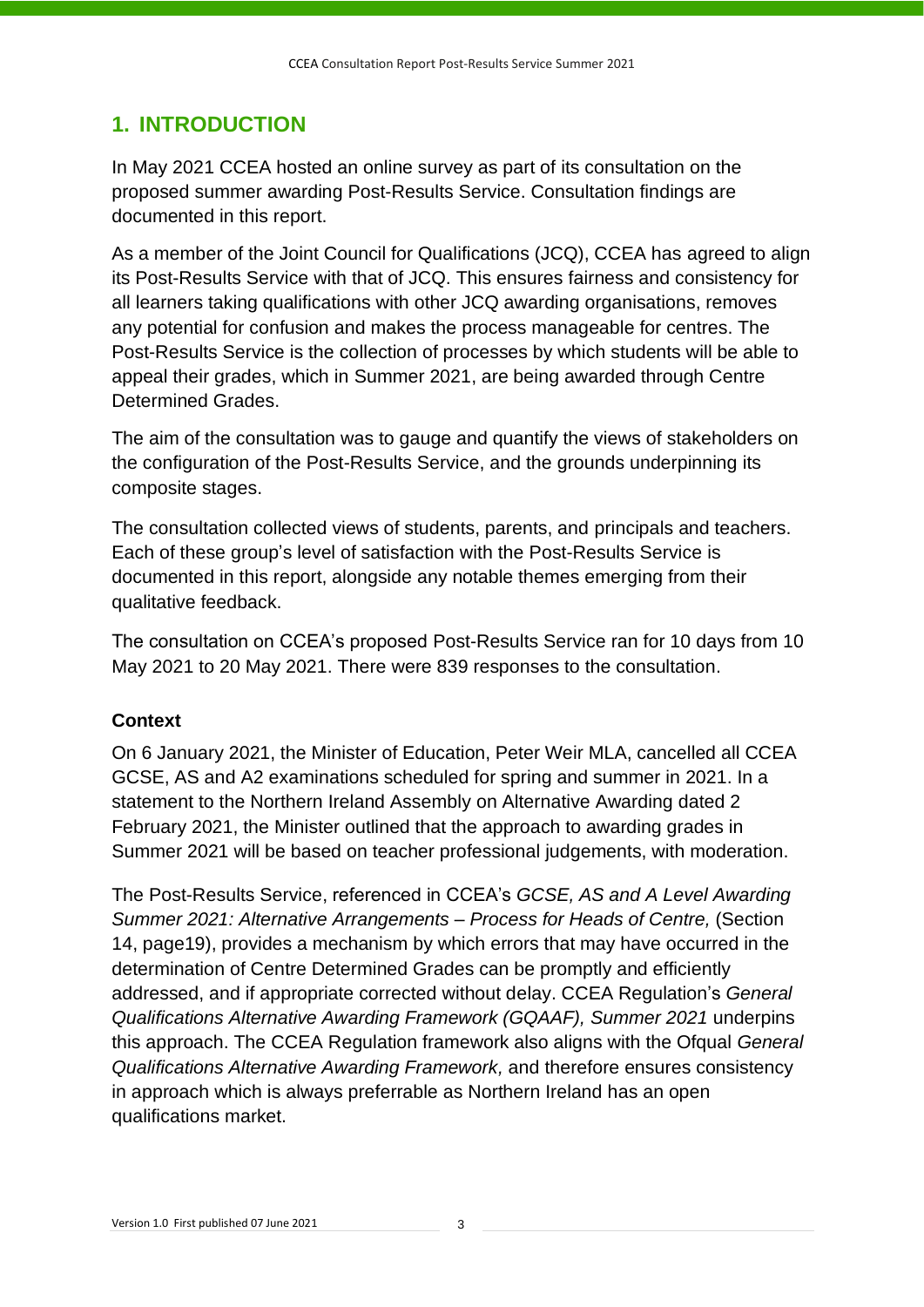#### <span id="page-5-1"></span><span id="page-5-0"></span>**Structure of Report**

This report assesses the results of the consultation on CCEA's proposed Post-Results Service.

It does this, firstly, by presenting an analysis of all responses to the consultation; addressing the overall levels of satisfaction for each stage of the Post-Results Service.

The report then further analyses responses to the consultation by categorising respondents into three types: students, parents, and principals & teachers. This categorisation facilitates the levels of satisfaction and qualitative views of all three groups to be identified and displayed. This enables any differences across the groups to be highlighted for the purposes of analysis.

This is followed by a concise analysis of views expressed in the consultation regarding the issue of equality within the Post-Results Service.

The report concludes by offering a summation of stakeholders' views on CCEA's proposed Post-Results Service for Summer 2021.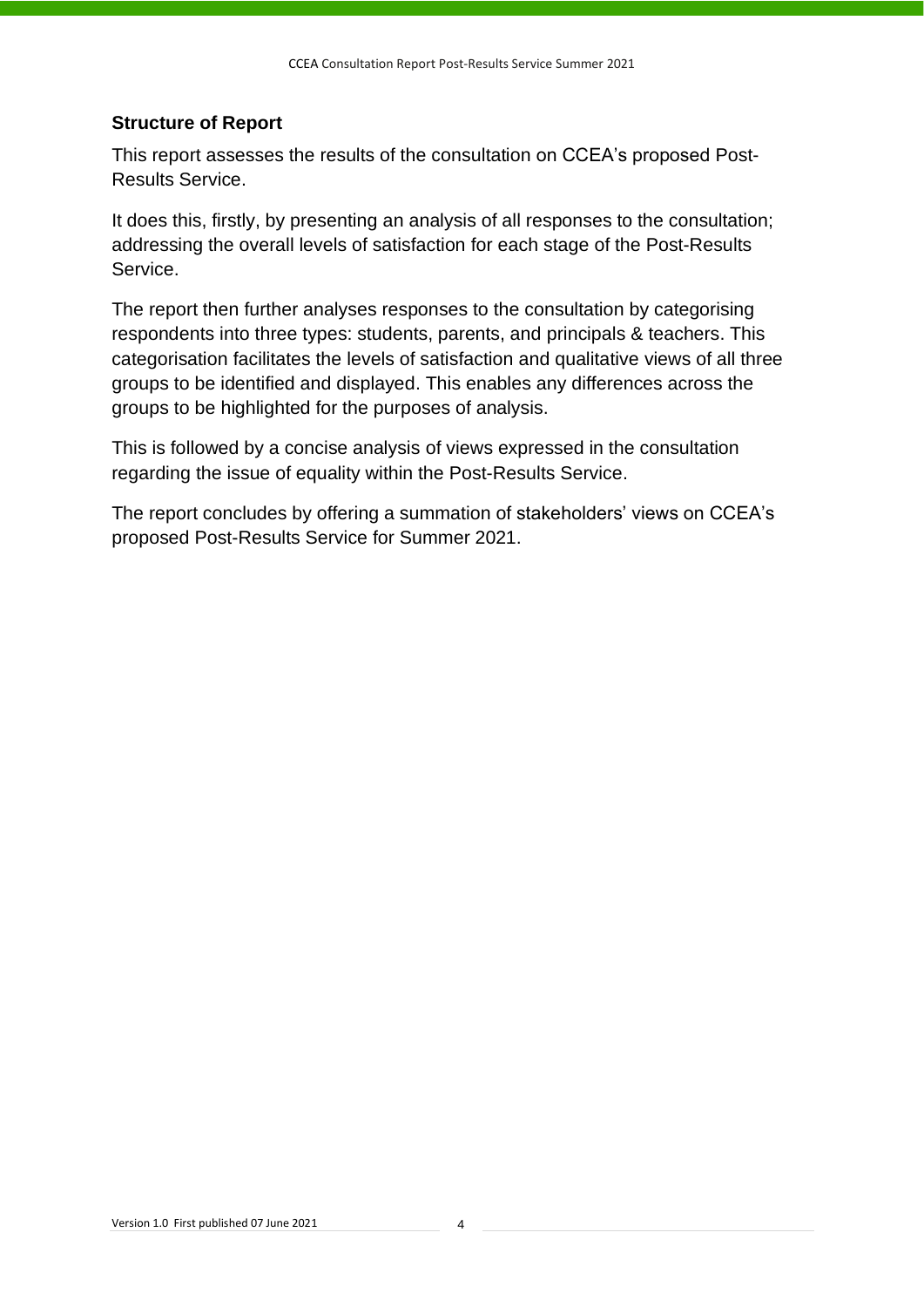# <span id="page-6-0"></span>**2. METHODOLOGY**

### <span id="page-6-3"></span><span id="page-6-1"></span>**Background**

To appropriately consider a range of stakeholders' views and to help provide confidence in the Post-Results Service, CCEA developed an online questionnaire to obtain stakeholder feedback on the proposed Post-Results Service for Summer 2021.

The survey was available on the CCEA website to any individual, organisation or representative group that wished to make a response. It was considered that the consultation would be of particular interest to the following groups;

- students who are expecting to be awarded GCSEs, Occupational Studies, COPE, AS, A levels and other CCEA qualifications in 2021.
- the parents or carers of these students.
- the teachers of these students, and other representatives from schools, colleges, and other centres where these qualifications are delivered.
- representative bodies of young people.
- higher education establishments, further education colleges and training providers that will be making offers to students based on the grades they receive under the proposed arrangements; and
- employers who might be receiving job applications from students who have received grades under our proposed arrangements, and employer representative bodies.

### <span id="page-6-4"></span><span id="page-6-2"></span>**Consultation Arrangements**

The online survey was open for 10 days, starting on Monday 10 May 2021. It is recognised that this was a shorter period than normally recommended for consultation. However, the expedited timeframe was implemented to provide early certainty about the arrangements for students, teachers and those who will use the 2021 qualification results and to allow sufficient time for detailed analysis and reporting. CCEA had also consulted with teachers' unions when developing the Post-Results Service framework and parents and students attended workshops in advance of this consultation.

The questions posed in the online survey focused on the stages encompassing the Post-Results Service for Summer 2021: Centre Review, Appeal to CCEA, and the role of the Examination Procedures Review Service (EPRS). Respondents were provided with background information and descriptions of actionable grounds for each stage throughout the questionnaire. They were asked to rate their level of satisfaction regarding each stage of the Post-Results Service and had the option to leave additional comments.

A copy of the online survey is supplied in Appendix 1 of this report.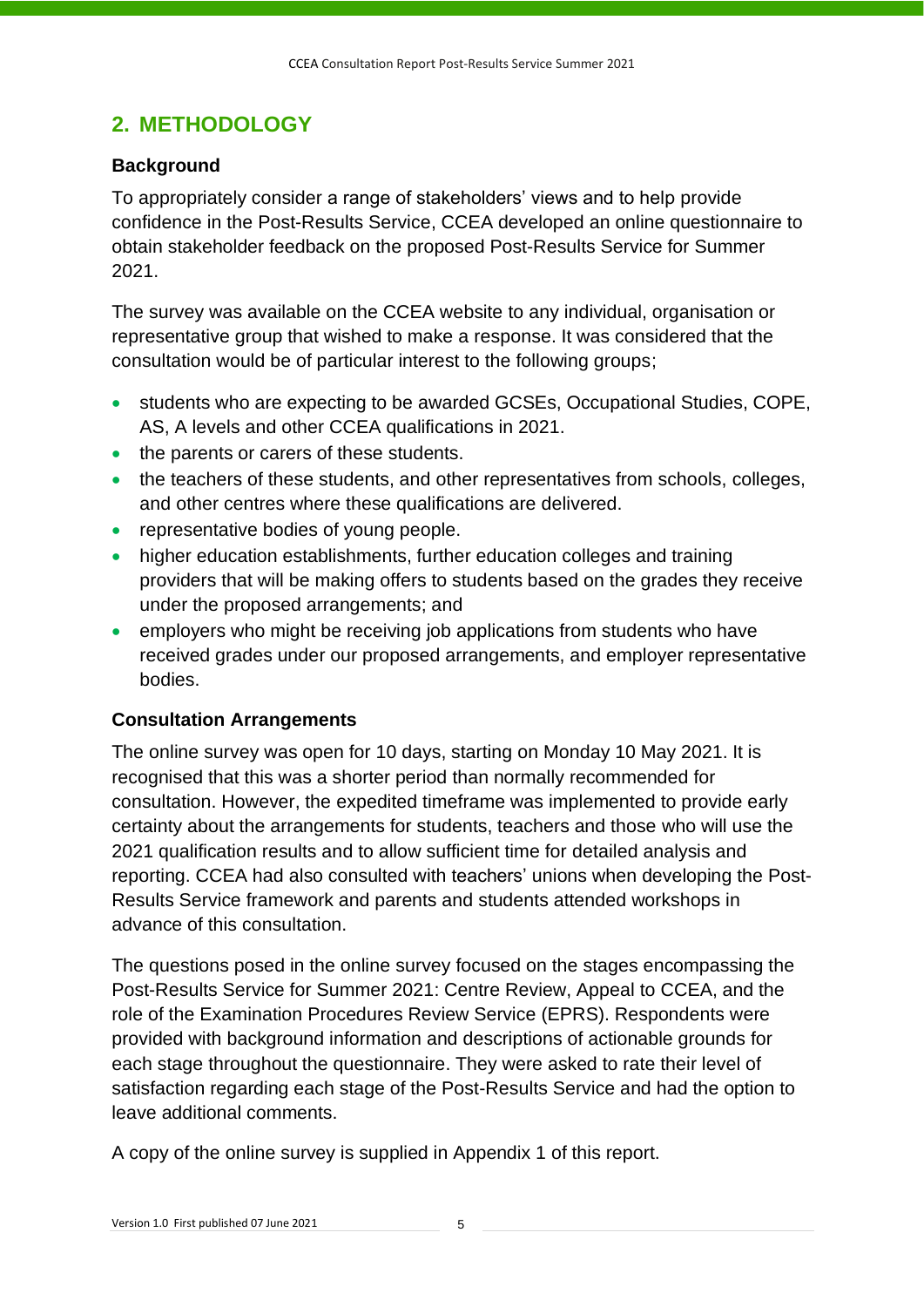# <span id="page-7-0"></span>**3. DEMOGRAPHICS**

The total number of responses to the online survey on the Post-Results Service for Summer 2021 was 839.



**Figure 1: Proportion of Consultation Respondents by Category**

The number of **student** responses was 171, representing 20.4% of the total.

The number of **parent** responses was 330, representing 39.3% of the total.

The remaining responses (N=338, 40.3%) came from principals, vice principals, teachers, heads of department, college of further education staff, Civil Service/Public Sector staff, on behalf of post-primary schools, on behalf of school leadership representative bodies<sup>1</sup>, and those who classed themselves as either 'other' or a group. For the purposes of clarity in this report, these responses from educationalists and educational organisations will be grouped together as received from **principals and teachers**. 2

<sup>&</sup>lt;sup>1</sup> A list of these post-primary schools and school leadership representative bodies is included in Appendix 2 of this report.

<sup>&</sup>lt;sup>2</sup> A demographic breakdown of principals and teachers is included in Appendix 2 of this report.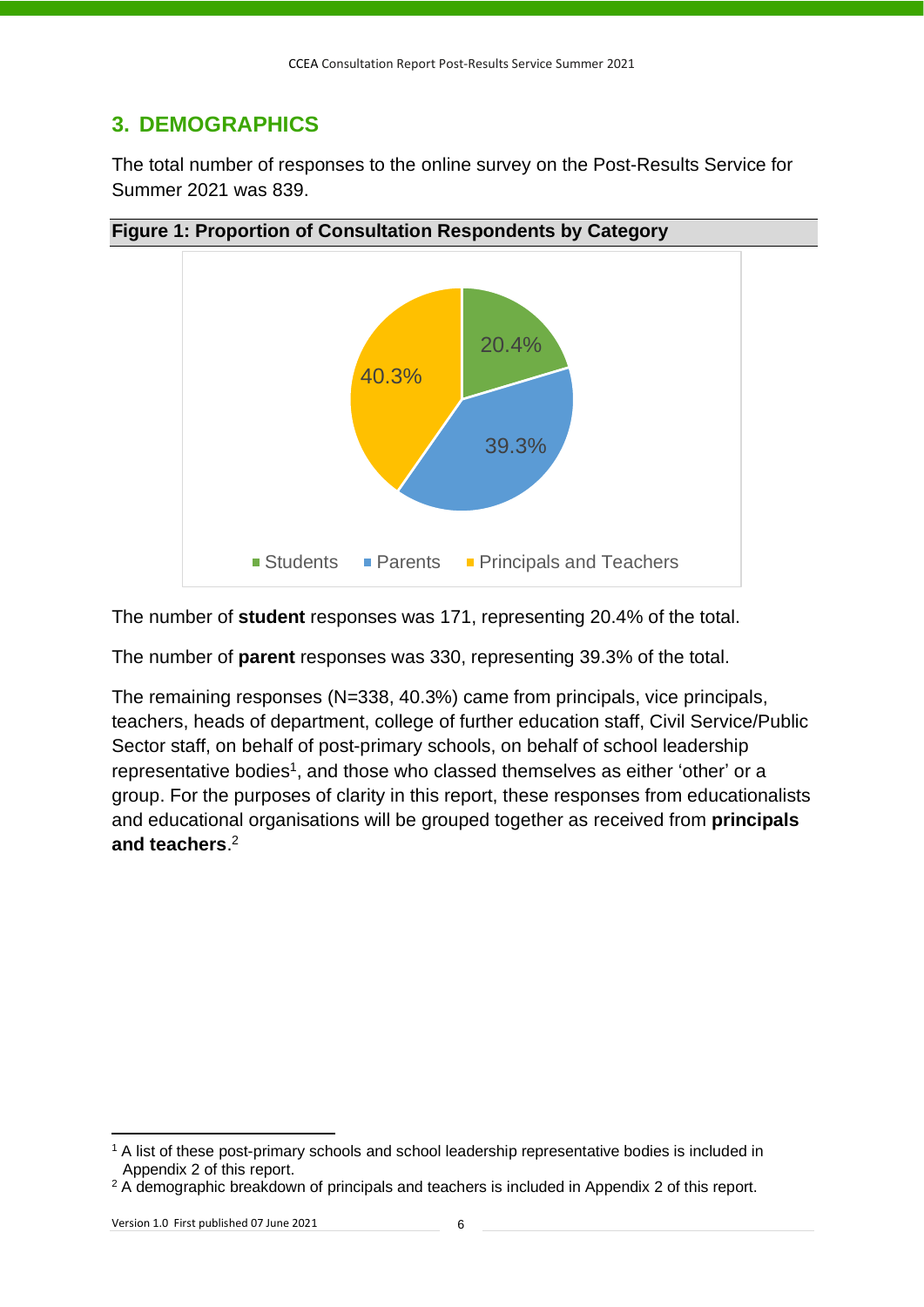# <span id="page-8-0"></span>**4. OVERALL FINDINGS**

This section details the overall quantitative findings of the online survey, reflecting the levels of satisfaction regarding the Post-Results Service from all consultation respondents. Later in the report findings from students, parents, and principals and teachers are reported separately to identify matters specific to each group and to note common views. Associated comments are therefore provided in the group sections.

|                     | <b>Frequency</b> | <b>Percentage</b> |
|---------------------|------------------|-------------------|
| <b>Satisfied</b>    | 510              | 60.8              |
| Unsure              | 199              | 23.7              |
| <b>Dissatisfied</b> | 130              | 15.5              |
| Total               | 839              | 100               |

|  | Table 1: How satisfied are you with the grounds for Centre Review? <sup>3</sup> |  |  |
|--|---------------------------------------------------------------------------------|--|--|
|--|---------------------------------------------------------------------------------|--|--|

*Source: CCEA Post-Results Service Consultation (2021)*

Over 60% of respondents to the consultation were satisfied with the grounds for Centre Review proposed by CCEA as stage 1 of the Post-Results Service. The highest level of satisfaction with the grounds for Centre Review came from principals and teachers, 71% satisfied, compared with 53.2% student satisfaction and 54.2% parental satisfaction.

Overall, a minority of 15.5% were not satisfied with the grounds for Centre Review.

|                     | <b>Frequency</b> | <b>Percentage</b> |
|---------------------|------------------|-------------------|
| <b>Satisfied</b>    | 487              | 58.0              |
| <b>Unsure</b>       | 217              | 25.9              |
| <b>Dissatisfied</b> | 135              | 16.1              |
| Total               | 839              | 100               |

*Source: CCEA Post-Results Service Consultation (2021)*

A majority of all those that responded to the consultation were satisfied with the proposed grounds for Appeal to CCEA in stage 2 of the Post-Results Service (58.0%).

Overall, 16.1% were not satisfied with the grounds for Appeal to CCEA.

A quarter of principals and teachers (24.6%) reported dissatisfaction, with the grounds for Appeal to CCEA. This compares to 11.7% student dissatisfaction and 9.7% parental dissatisfaction.

<sup>&</sup>lt;sup>3</sup> Due to rounding to 1 decimal place within results tables, percentages may not total 100 percent.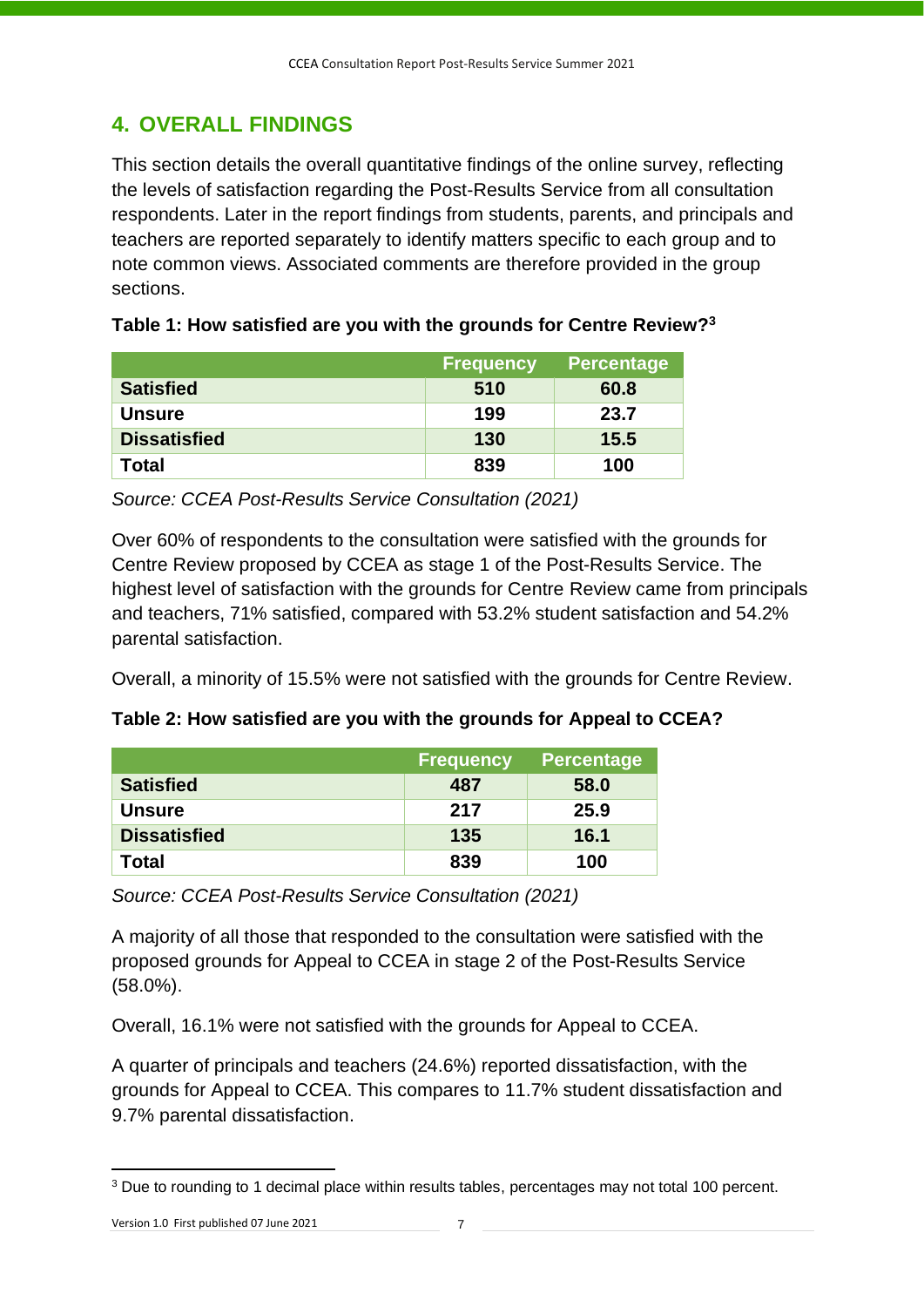**Table 3: Do you think the EPRS is appropriate for reviewing the compliance of CCEA Awarding Organisation with its appeals process?**

|                   | <b>Frequency</b> | <b>Percentage</b> |
|-------------------|------------------|-------------------|
| <b>Yes</b>        | 434              | 51.7              |
| No                | 93               | 11.1              |
| <b>Don't Know</b> | 312              | 37.2              |
| <b>Total</b>      | 839              | 100               |

*Source: CCEA Post-Results Service Consultation (2021)*

Most of those who responded agreed that the Examination Procedures Review Service (EPRS) was appropriate for reviewing the compliance of CCEA Awarding Organisation with its appeal process (51.7%). There was a considerable number of respondents who did not know if it was appropriate (N=312, 37.2%).

A minority of 11.1% did not consider the EPRS appropriate to review the compliance of CCEA Awarding Organisation<sup>4</sup>.

<sup>&</sup>lt;sup>4</sup> CCEA Regulation has responsibility for the regulation of all qualifications taken by learners in Northern Ireland (NI), as set out in the Education (Northern Ireland) Order 1998.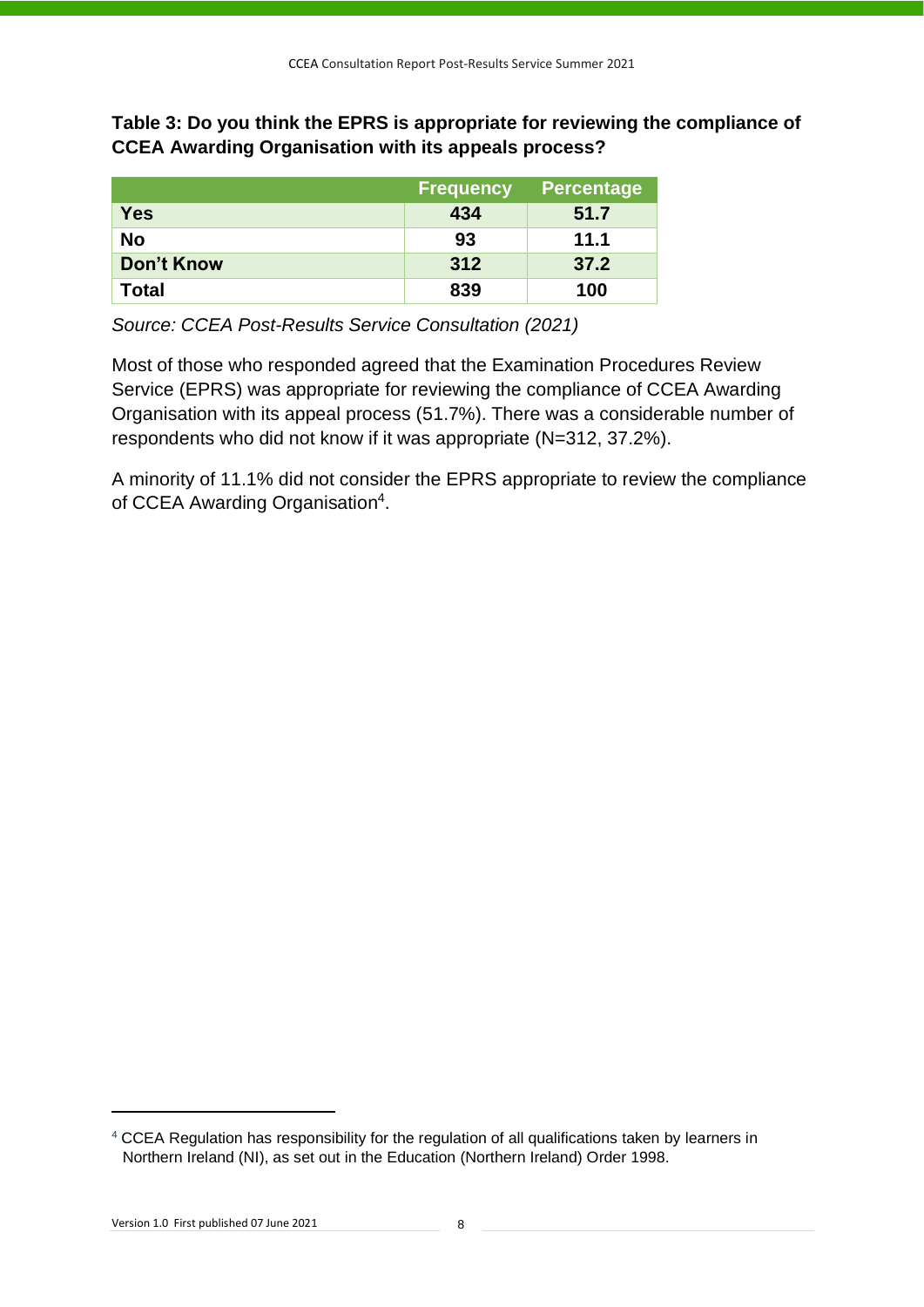# <span id="page-10-0"></span>**5. FINDINGS FROM STUDENTS**

A total of 171 students responded to the survey. This section summarises their levels of satisfaction regarding each stage of the Post-Results Service, and their qualitative feedback.

|                     | <b>Frequency</b> | <b>Percentage</b> |
|---------------------|------------------|-------------------|
| <b>Satisfied</b>    | 91               | 53.2              |
| <b>Unsure</b>       | 46               | 26.9              |
| <b>Dissatisfied</b> | -34              | 19.9              |
| Total               | 171              | 100               |

**Table 4: How satisfied are you with the grounds for Centre Review?**

*Source: CCEA Post-Results Service Consultation (2021) – Student Responses*

Over half of student respondents (53.2%) were satisfied with the grounds for Centre Review proposed as stage 1 of CCEA's Post-Results Service.

19.9% were not satisfied with the proposed grounds.

Most comments left by students concerned the alternative awarding process and not the Post-Results Service. Comments from satisfied students expressed confidence in the procedural aspects of the Post-Results Service, such as being provided with the necessary information to compose the application for appeal.

**Table 5: How satisfied are you with the grounds for Appeal to CCEA?**

|                     | <b>Frequency</b> | <b>Percentage</b> |
|---------------------|------------------|-------------------|
| <b>Satisfied</b>    | 107              | 62.6              |
| <b>Unsure</b>       | 44               | 25.7              |
| <b>Dissatisfied</b> | 20               | 11.7              |
| Total               | 171              | 100               |

*Source: CCEA Post-Results Service Consultation (2021) – Student Responses*

As before, the majority of student respondents were satisfied with the proposed grounds for Appeal to CCEA in stage 2 of the Post-Results Service (62.6%).

A minority (11.7%) were not satisfied. A small number of dissatisfied students (N=13, 7.6%) left comments. Again, the majority of comments were on the alternative awarding, with only two commenting that they should be able to appeal directly to CCEA, without contacting their school.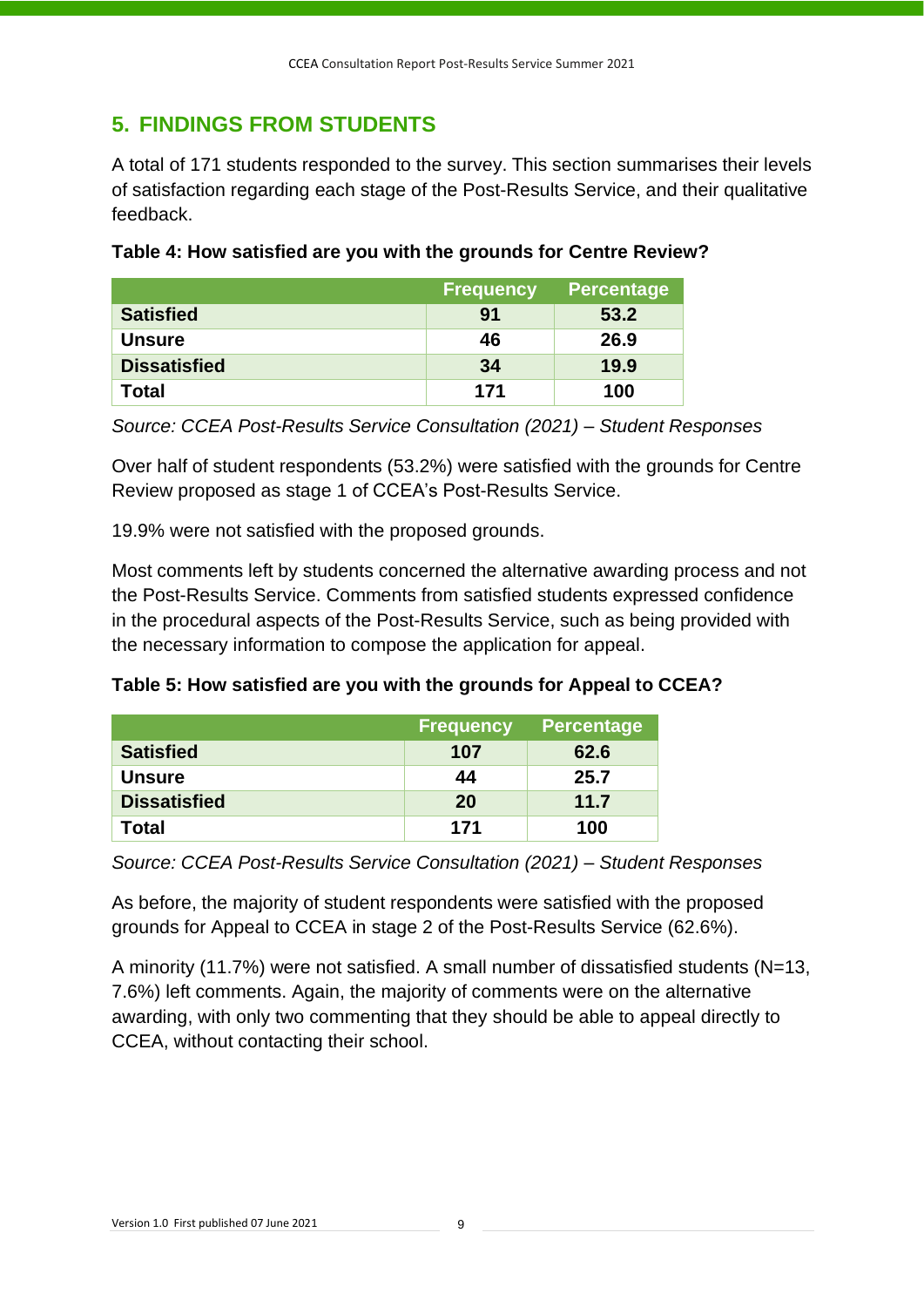**Table 6: Do you think the EPRS is appropriate for reviewing the compliance of CCEA Awarding Organisation with its appeals process?**

|                   | <b>Frequency</b> | <b>Percentage</b> |
|-------------------|------------------|-------------------|
| <b>Yes</b>        | 91               | 53.2              |
| No                | 14               | 8.2               |
| <b>Don't Know</b> | 66               | 38.6              |
| <b>Total</b>      | 171              | 100               |

*Source: CCEA Post-Results Service Consultation (2021) – Student Responses*

Over half of student respondents (53.2%) agreed that the Examination Procedures Review Service is appropriate for reviewing the compliance of CCEA Awarding Organisation with its appeal process. 8.2% did not agree and 38.6% did not know.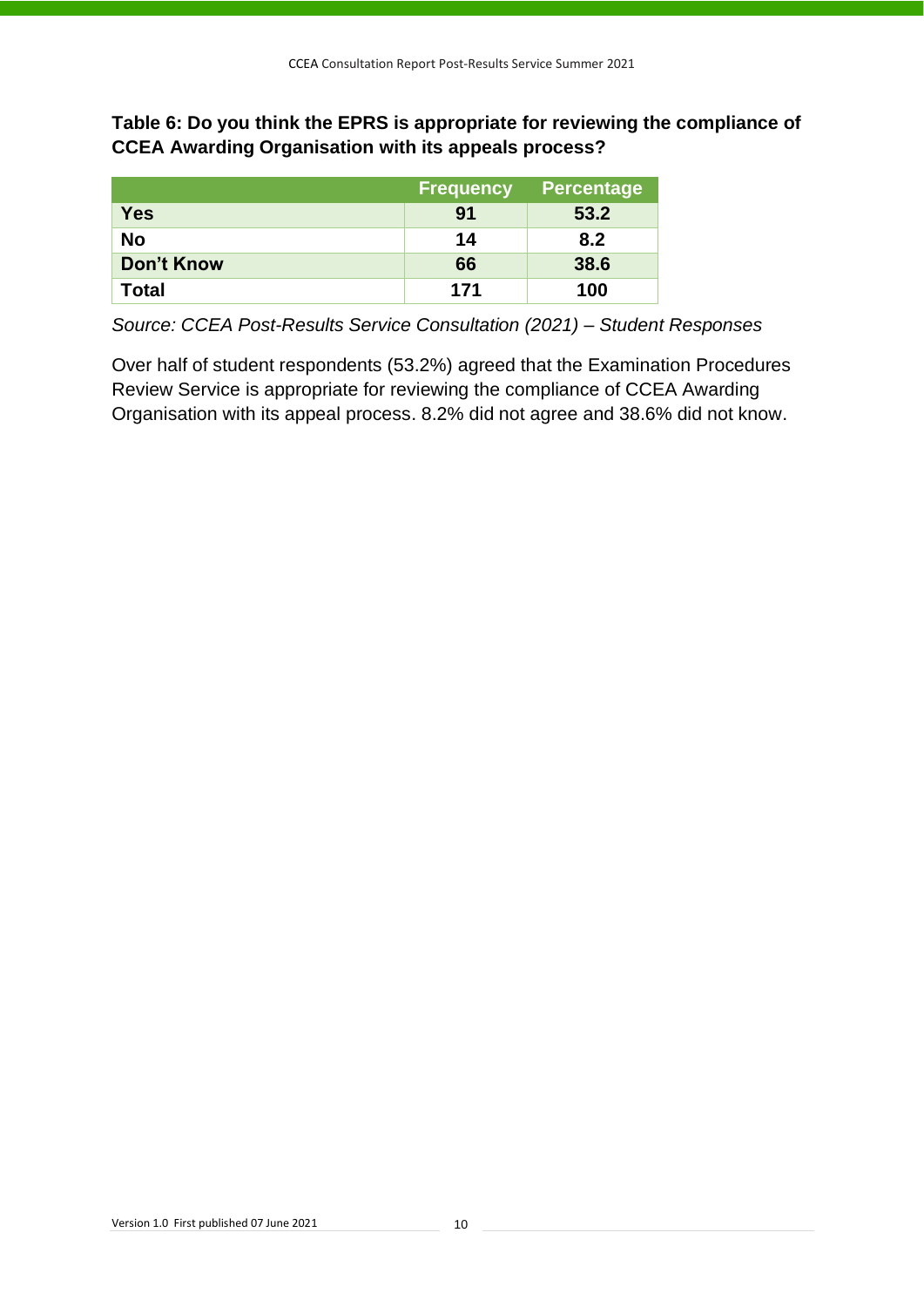# <span id="page-12-0"></span>**6. FINDINGS FROM PARENTS**

A total of 330 parents responded to the survey. This section summarises their levels of satisfaction regarding the stages of the Post-Results Service, and their qualitative feedback.

|                     | <b>Frequency</b> | <b>Percentage</b> |
|---------------------|------------------|-------------------|
| <b>Satisfied</b>    | 179              | 54.2              |
| <b>Unsure</b>       | 103              | 31.2              |
| <b>Dissatisfied</b> | 48               | 14.5              |
| Total               | 330              | 100               |

**Table 7: How satisfied are you with the grounds for Centre Review?**

*Source: CCEA Post-Results Service Consultation (2021) – Parent Responses*

Many parents responding to the consultation (54.2%) were satisfied with the grounds for Centre Review proposed as stage 1 of CCEA's Post-Results Service. 14.5% were not satisfied.

A minority of parents (N=64, 19.4%) chose to leave comments regarding the grounds for Centre Review. Those that left comments had mixed levels of satisfaction.

Satisfied parents mentioned that the Post-Results Service for Summer 2021 seemed to be aligned to the principles underlying CCEA appeal processes in previous years, and that it was procedurally sound.

Parents who were either unsure or dissatisfied commented on the need to prioritise the mental health of young people within the process, and to ensure special considerations were respected procedurally in the same way as in a normal year of examinations. Some parents that left comments emphasised the need for students to have access to the necessary information to make appeals.

|                     | <b>Frequency</b> | <b>Percentage</b> |
|---------------------|------------------|-------------------|
| <b>Satisfied</b>    | 204              | 61.8              |
| <b>Unsure</b>       | 94               | 28.5              |
| <b>Dissatisfied</b> | 32               | 9.7               |
| Total               | 330              | 100               |

*Source: CCEA Post-Results Service Consultation (2021) – Parent Responses*

The majority of parents (61.8%) were satisfied with the proposed grounds for Appeal to CCEA in stage 2 of the Post-Results Service. 9.7% were not satisfied with the grounds for Appeal to CCEA.

52 parents (15.8%) left comments regarding the grounds for Appeal to CCEA. Those that left comments were mostly dissatisfied.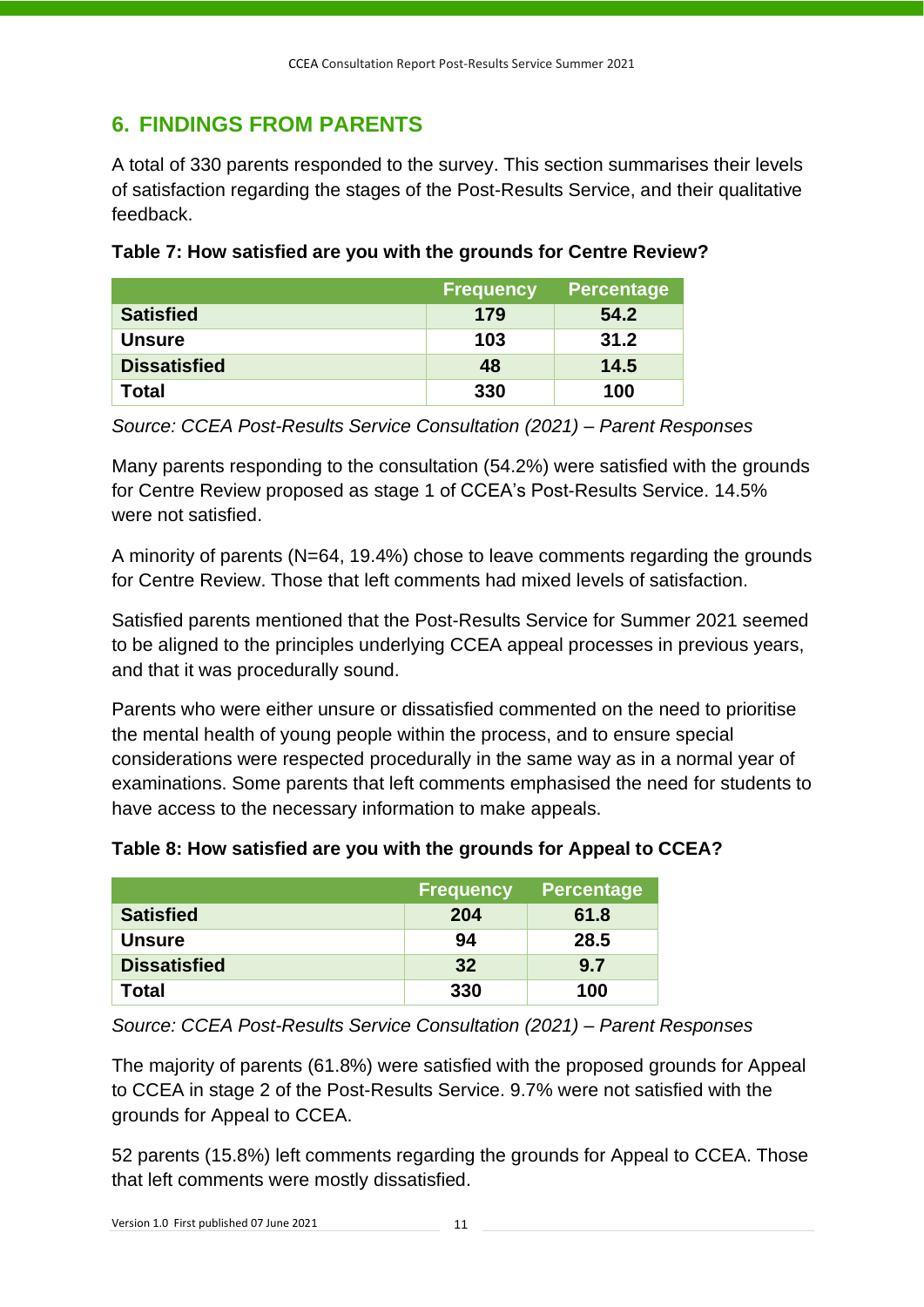Satisfied parents found the grounds for appeal reasonable and were happy that academic judgement was being considered externally to the centre.

The majority of comments from parents concerned the alternative awarding process, and not the Post-Results Service. Four parents suggested that students should be able to appeal directly to CCEA, without contacting their school.

**Table 9: Do you think the EPRS is appropriate for reviewing the compliance of CCEA Awarding Organisation with its appeals process?**

|                   | <b>Frequency</b> | <b>Percentage</b> |
|-------------------|------------------|-------------------|
| <b>Yes</b>        | 150              | 45.5              |
| <b>No</b>         | 36               | 10.9              |
| <b>Don't Know</b> | 144              | 43.6              |
| Total             | 330              | 100               |

*Source: CCEA Post-Results Service Consultation (2021) – Parent Responses*

Parents were mostly in agreement that the Examination Procedures Review Service is appropriate for reviewing the compliance of CCEA Awarding Organisation with its appeal process (45.5%). There was also a relatively high number of parents that answered don't know (43.6%) and a minority who disagreed with the appropriateness of the EPRS (10.9%).

Those that were unsure noted the need for more information on the EPRS to make a fair judgement.

### **General Comments**

All respondents were asked if they had any further comments to make regarding the proposed Post-Results Service. 59 parents (17.9%) made additional comments. Most of these related to the alternative awarding process and not the Post-Results Service. The main point related to the Post-Result Service was the impact of the process on students' mental health and well-being.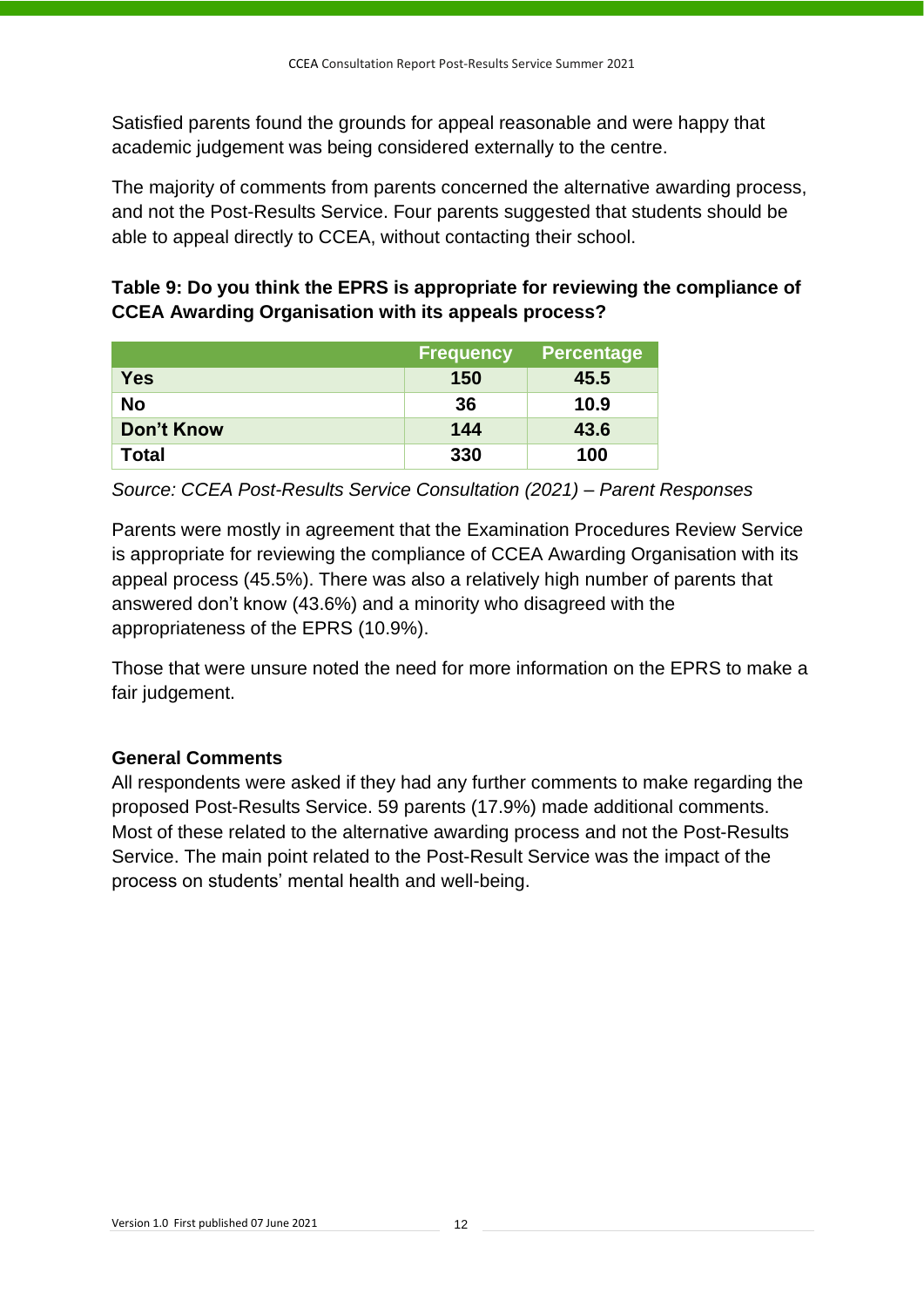# <span id="page-14-1"></span><span id="page-14-0"></span>**7. FINDINGS FROM PRINCIPALS AND TEACHERS**

A total of 338 principals and teachers responded to the survey. This section summarises their levels of satisfaction regarding the stages of the Post-Results Service, and their qualitative feedback.

|                     | <b>Frequency</b> | <b>Percentage</b> |
|---------------------|------------------|-------------------|
| <b>Satisfied</b>    | 240              | 71.0              |
| <b>Unsure</b>       | 50               | 14.8              |
| <b>Dissatisfied</b> | 48               | 14.2              |
| Total               | 338              | 100               |

## **Table 10: How satisfied are you with the grounds for Centre Review?**

*Source: CCEA Post-Results Service Consultation (2021) – principal and Teacher Responses*

The majority of principals and teachers that responded to the consultation (71.0%) were satisfied with the grounds for Centre Review proposed as stage 1 of CCEA's Post-Results Service. 14.2% of principals and teachers were not satisfied.

64 principals and teachers (18.9%) made comments on the grounds for Centre Review. Those that left comments were mostly dissatisfied.

Comments from principals and teachers ranged from concerns regarding the timing of the Post-Results Service over the summer months, to the additional workload faced by schools more generally. Ten principals and teachers also expressed concern that teachers may feel exposed by the process, with their academic judgement open to challenge by students and parents.

| Table 11: How satisfied are you with the grounds for Appeal to CCEA? |  |  |  |
|----------------------------------------------------------------------|--|--|--|
|----------------------------------------------------------------------|--|--|--|

|                     | <b>Frequency</b> | <b>Percentage</b> |
|---------------------|------------------|-------------------|
| <b>Satisfied</b>    | 176              | 52.1              |
| <b>Unsure</b>       | 79               | 23.4              |
| <b>Dissatisfied</b> | 83               | 24.6              |
| Total               | 338              | 100               |

*Source: CCEA Post-Results Service Consultation (2021) – principal and Teacher Responses*

The majority of principals and teachers were satisfied with the proposed grounds for Appeal to CCEA in stage 2 of the Post-Results Service (52.1%). A minority of 24.6% were not satisfied, with a similar number unsure.

Just over a quarter of principals and teacher respondents (26.9%) chose to comment on the grounds for Appeal to CCEA. Those that left comments were mostly dissatisfied.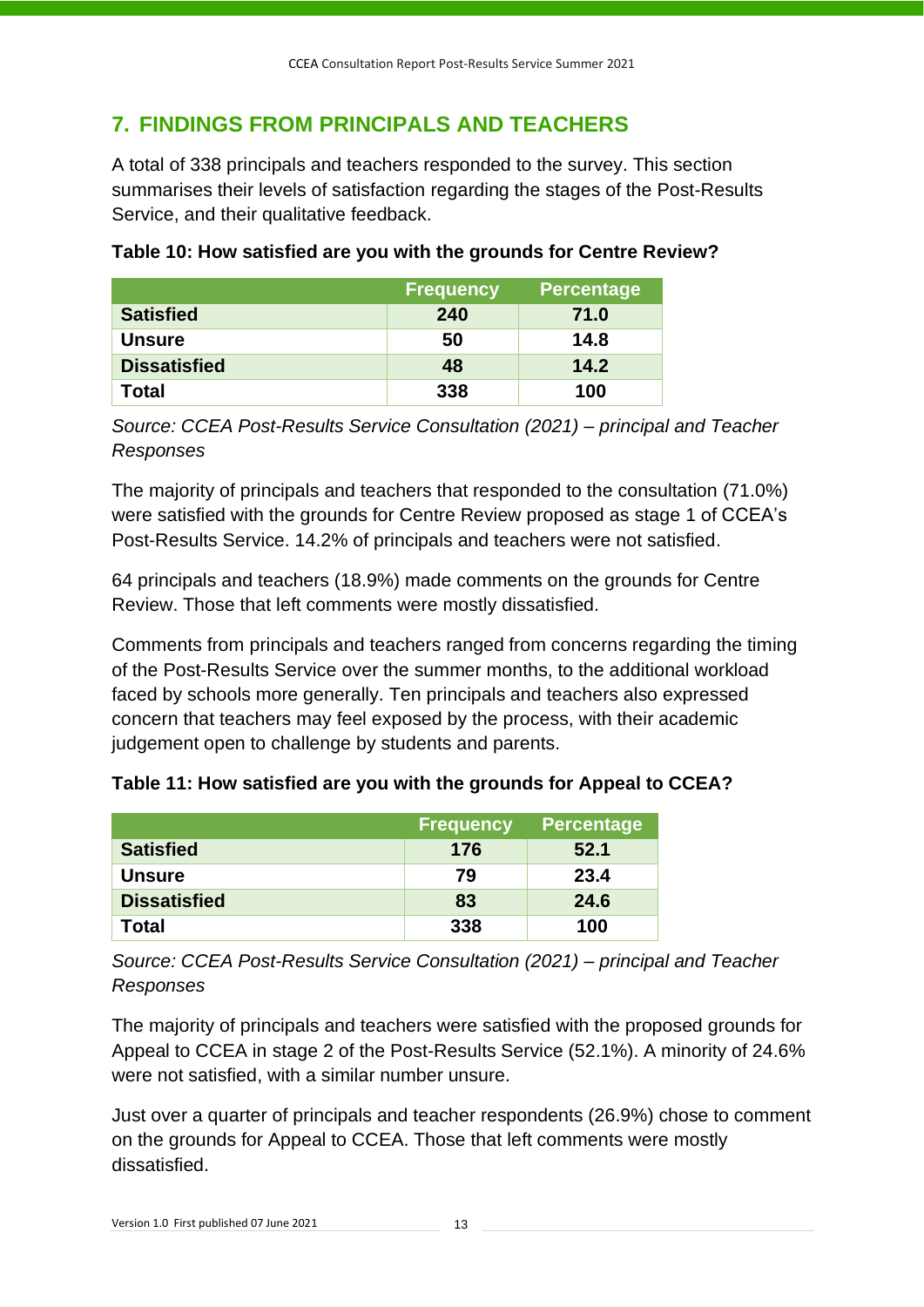Comments from principals and teachers again centred around the possible increased workload and administrative burden of the Post-Results Service over the summer months. Other comments related to dissatisfaction that teachers' professional judgement could be undermined by ground 4 (the centre made an unreasonable exercise of academic judgement), as well as concerns about who will define and determine what is 'unreasonable'. Principals and teachers highlighted that ground 4 opens the possibility for every student to appeal and perhaps a charge should be added to prevent this<sup>5</sup>. A few teachers and principals believed students should have to appeal directly to CCEA, and not through the school.

# **Table 12: Do you think the EPRS is appropriate for reviewing the compliance of CCEA Awarding Organisation with its appeals process?**

|                   | <b>Frequency</b> | <b>Percentage</b> |
|-------------------|------------------|-------------------|
| <b>Yes</b>        | 193              | 57.1              |
| <b>No</b>         | 43               | 12.7              |
| <b>Don't Know</b> | 102              | 30.2              |
| Total             | 338              | 100               |

*Source: CCEA Post-Results Service Consultation (2021) – principal and Teacher Responses*

Over half of principals and teachers agreed that the EPRS is appropriate for reviewing the compliance of CCEA Awarding Organisation with its appeal process (57.1%). A sizeable number did not know (30.2%), and a minority of 12.7% disagreed with the appropriateness of the role of the EPRS.

Those that were unsure on EPRS, claimed that judgement was difficult without more information on the process.

# **General Comments**

Respondents were given the opportunity to make further comments regarding the proposed Post-Results Service. 64 principals and teachers (18.9%) chose to leave further comments. Most of the comments related to the alternative awarding process rather than the Post-Results Service. The main points related to the Post-Results Service are summarised below.

- Concern regarding whether teachers are expected to work over the summer before their usual return date, and additional financial payment for this work as CCEA usually charges for appeals.
- Pressure on schools teachers' and schools' workload has been very high and there are concerns that it may continue to be high in the summer if there are many appeals.

<sup>5</sup> The Minister of Education has directed that appeals are free of charge for summer 2021.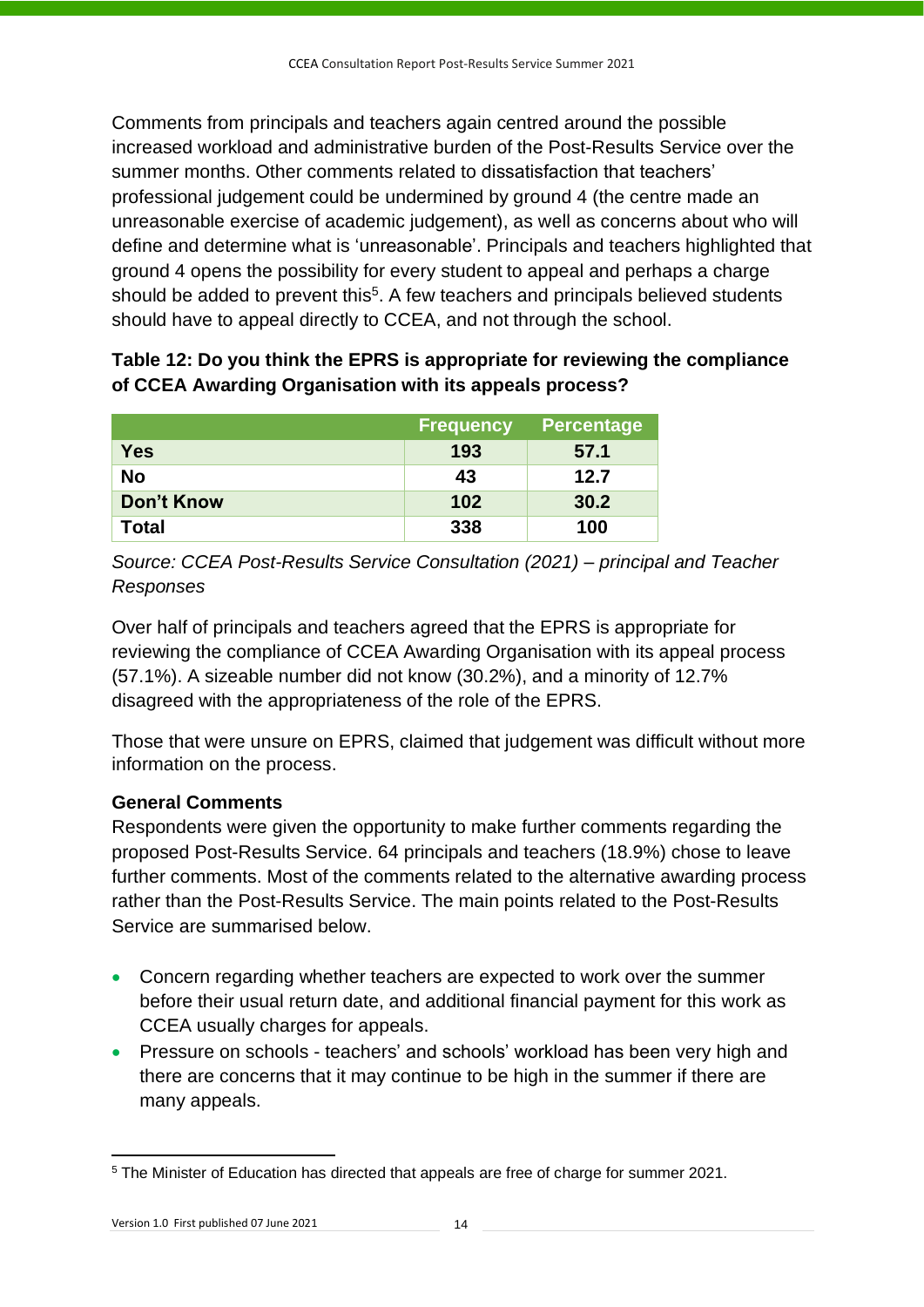# <span id="page-16-1"></span><span id="page-16-0"></span>**8. EQUALITY SCREENING**

CCEA has completed an equality screening on the proposed Post-Results Service and no issues were identified. Respondents were given an opportunity to comment about equality in the Post-Results Service. 7.6% (N=64) of all respondents chose to leave a comment.

Comments can be summarised as the following questions.

- How will students from disadvantaged backgrounds be impacted by a potential lack of resources and their ability to appeal?
- How is provision for students with special access arrangements accounted for in the alternative awarding and the grounds for subsequent appeals?
- Would any provision be made for the role of gender in the alternative awarding and appeals arrangements? Specifically, the notion that male students perform better under examination conditions, compared to class performance.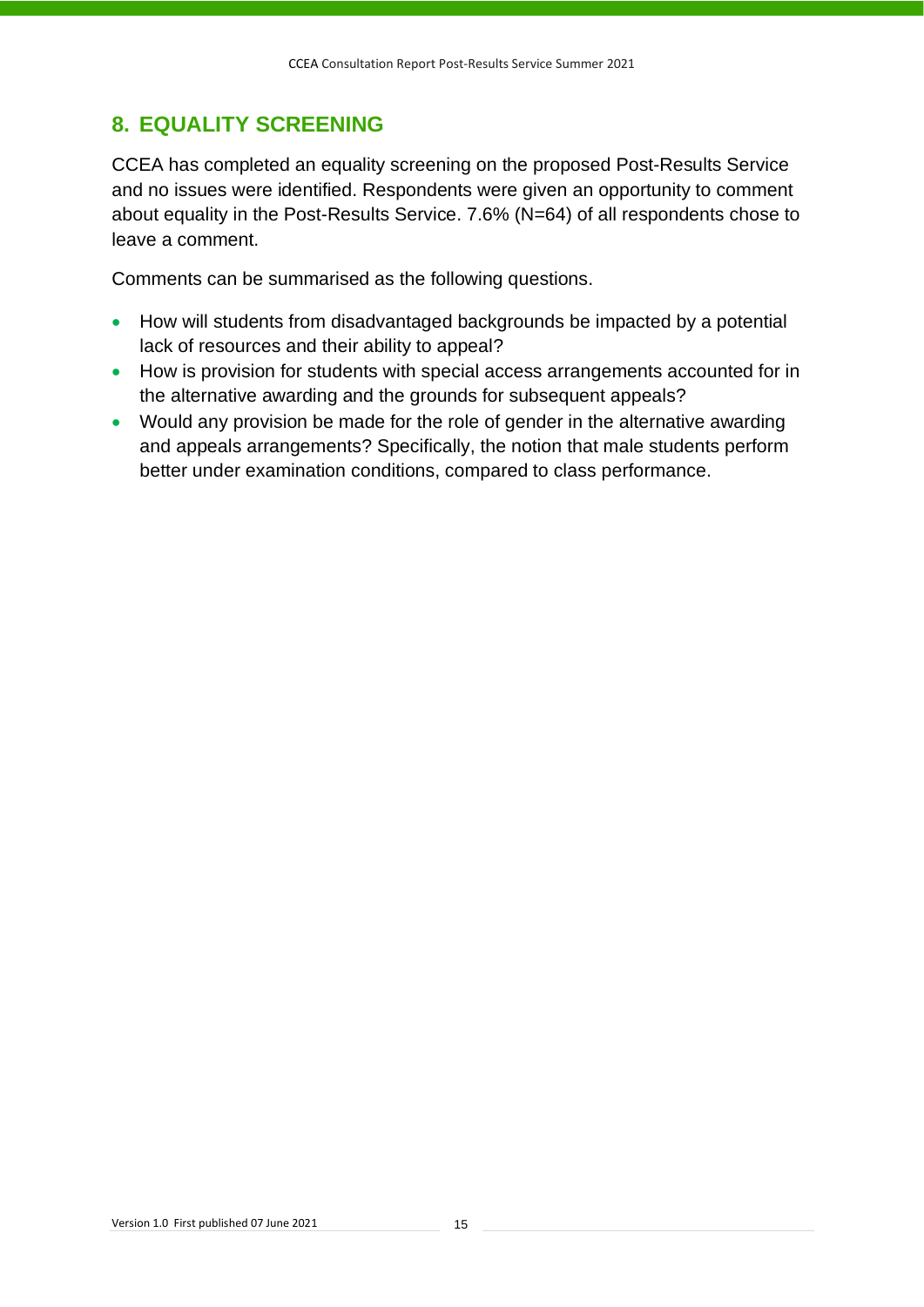# <span id="page-17-1"></span><span id="page-17-0"></span>**9. CONCLUSIONS**

The purpose of the consultation on the 2021 Post-Results Service was to gather stakeholders' views on the proposed stages of the service. Findings point to an overall good level of satisfaction.

An overall majority of respondents were satisfied with the grounds underpinning both the Centre Review stage (60.8%) and the Appeal to CCEA stage (58.0%).

When comparing results categorised by their role, it was evident that students and parents shared similar views.

53.2% of students were satisfied with the grounds for Centre Review and 62.6% were satisfied with the grounds for Appeal to CCEA. Parents' levels of satisfaction were similar with 54.2% and 61.8% respectively. For principals and teachers, their levels of satisfaction were 71% and 52.1% for the same.

# **Overall, and in all the participant groups, the survey findings indicate a good level of satisfaction with the Post-Results Service, with respondents commenting that the process seems clear and straightforward.**

Concerns raised in relation to the Post-Results Service were mainly focused on the additional workload managed by schools during the alternative awarding and Post-Results Service. Principals and teachers worried that the Post-Results Service would allow open challenge to their academic judgement, and that many appeals would create added workload over the summer months.

All three participant groups commented on the mental health and wellbeing of students during the Post-Results Service and asked that this be prioritised.

With respect to equality within the Post-Results Service, the issues most keenly raised were the accessibility of appeals to all students regardless of their background and ability, and the requirement that special considerations be accounted for as part of the appeals processes, as per any normal year of examinations.

While the majority of respondents were satisfied with the Post-Results Service, respondents used the consultation to give feedback on other areas of the alternative awarding process.

A high proportion of respondents to the consultation were unsure in their response to the questions posed. Information and concerns raised in the consultation will be used to continue dialogue with schools, parents, and young people, with the aim of communicating key facts and dates about the Post-Results Service.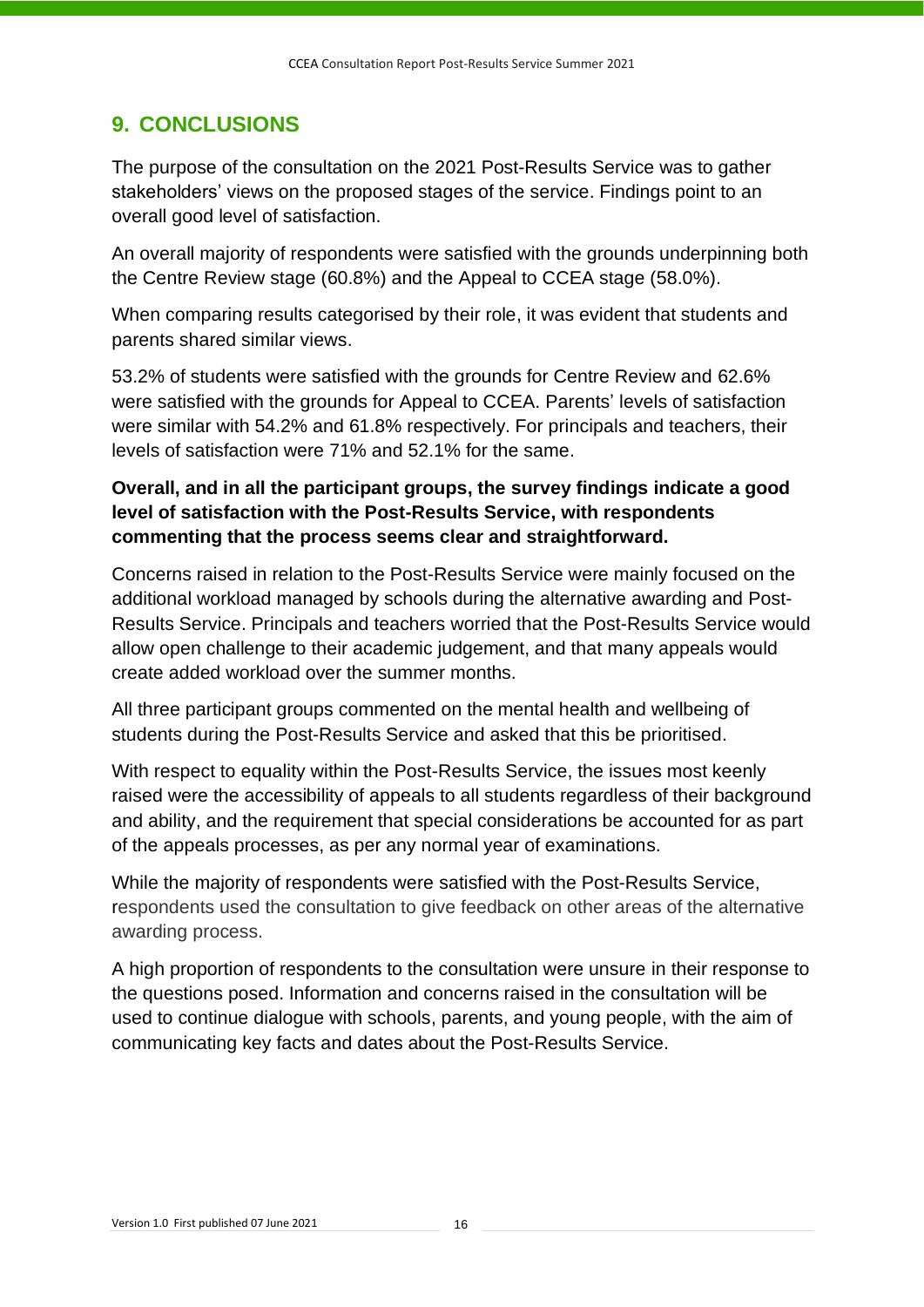# <span id="page-18-2"></span><span id="page-18-0"></span>**APPENDICES**

#### <span id="page-18-3"></span><span id="page-18-1"></span>**Appendix 1 – Online Questionnaire**

*The following is a copy of the online questionnaire that was developed by CCEA to gather stakeholder feedback on the proposed Post-Results Service for summer 2021.*

#### **Consultation on the Proposed CCEA Post-Results Service 2021**

#### **This consultation is designed to gather feedback on the proposed CCEA Post-Results Service for Summer 2021.**

As a member of the Joint Council for Qualifications (JCQ), CCEA has sought to align its Post-Results Service with that of JCQ. This ensures fairness and consistency for all learners taking qualifications with other JCQ awarding organisations, removes any potential for confusion and makes the process manageable for centres.

#### **Audience**

This consultation is open to anyone who may wish to make representations but is likely to be of most interest to students who will receive results for CCEA qualifications in August 2021, the parents or guardians of students, centres awarding Centre Determined Grades for CCEA qualifications in Summer 2021 who will be required to conduct reviews or submit appeals, and other organisations or groups involved in Higher or Further Education.

#### **Duration**

This consultation will be open for 10 days starting on Monday 10 May 2021 and ending on Thursday 20 May 2021 at midnight.

This is a shorter period than CCEA would normally allow for a consultation, but we consider this necessary in the current exceptional circumstances.

There are 14 questions in this survey.

#### **Demographics**

#### **Please indicate the capacity in which you are responding to this consultation:**

Please choose only one of the following:

- On behalf of an organisation
- As an individual
- As a group

#### **If you are responding on behalf of organisation, which of the following best describes your organisation?**

Only answer this question if the following conditions are met:

Answer was 'On behalf of an organisation'.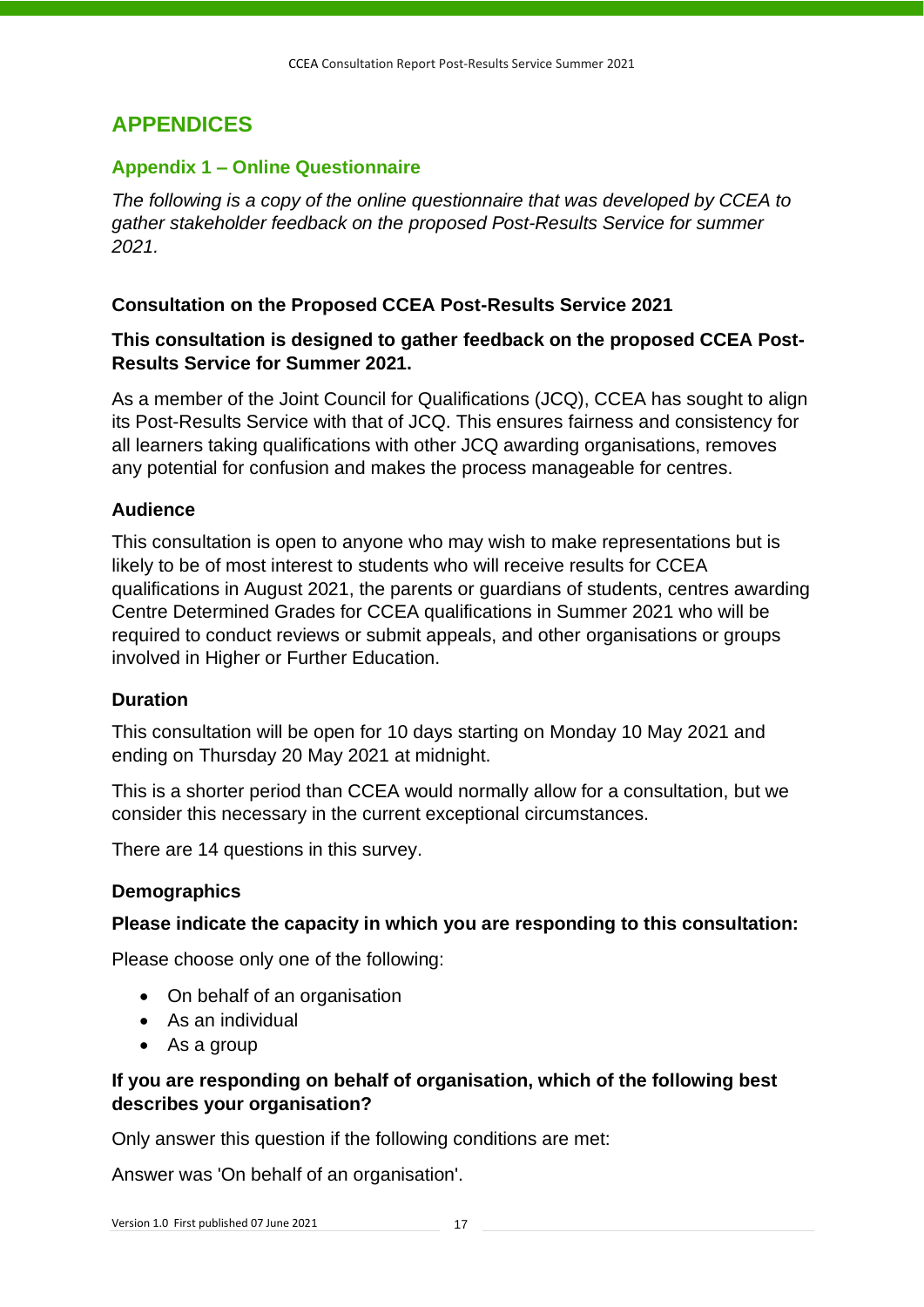Please choose only one of the following:

- Post-Primary School
- Training Organisation
- College of Further Education
- University / Higher Education Institute
- Employer
- Student / Young Persons Representative Body
- Teacher Representative Body
- Employer Representative Body
- Government Department / Public Body
- Other

#### **We intend to publish a list of the organisations that have responded. If you consent to this please provide the name of the organisation you are responding on behalf of.**

Only answer this question if the following conditions are met:

Answer was 'On behalf of an organisation'.

Please write your answer here:

#### **Please indicate how you are individually responding to this consultation.**

Only answer this question if the following conditions are met:

Answer was 'As an individual'.

Please choose only one of the following:

- principal/Vice principal
- Teacher
- Head of Department
- College of Further Education Staff
- University / Higher Education Institute Staff
- Training Organisation Staff
- Parent
- Student
- Employer
- Civil Servant / Public Sector Staff
- Other

#### **Please indicate the size of the group.**

Only answer this question if the following conditions are met:

Answer was 'As a group'.

Please write your answer here: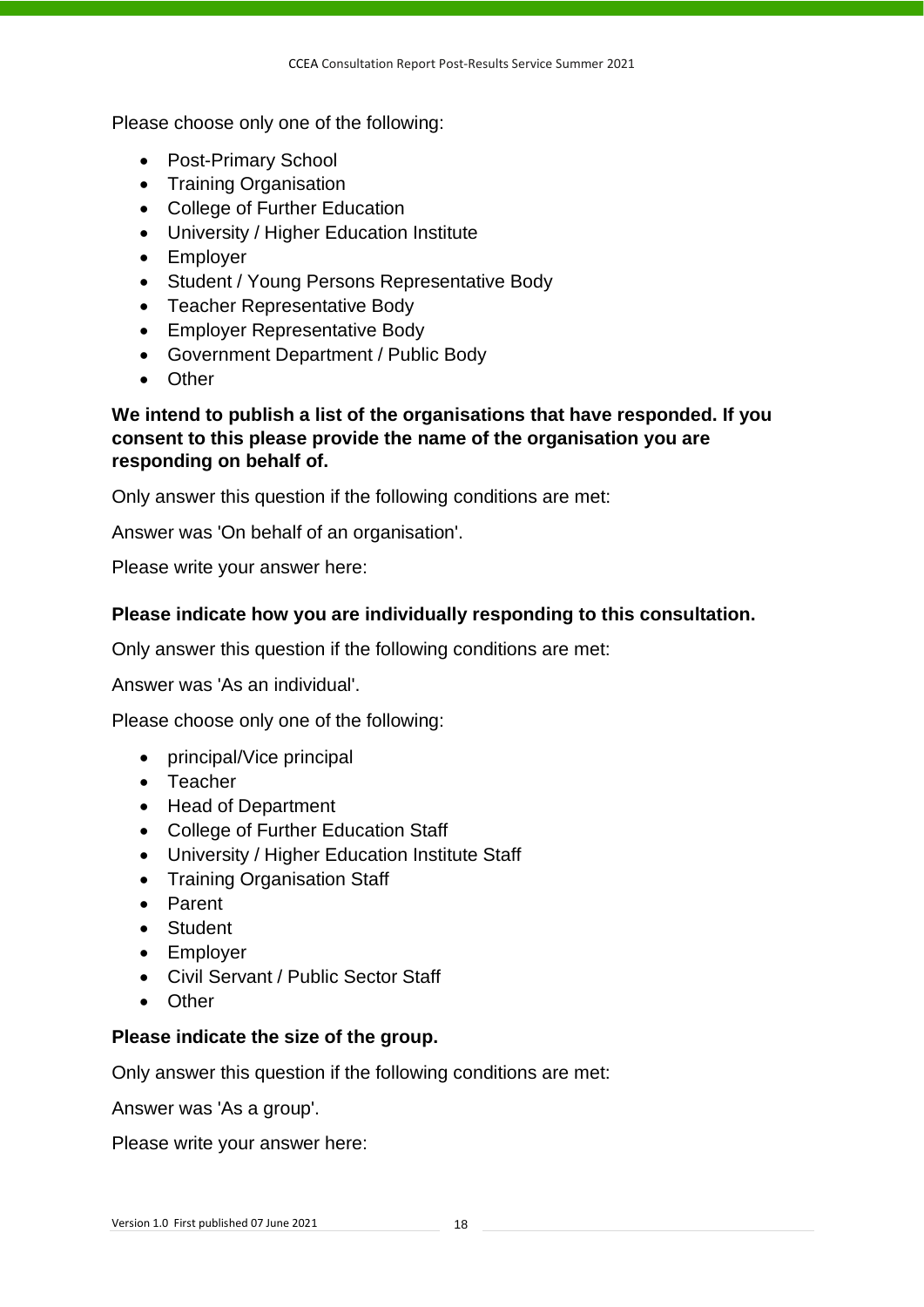### **Background**

Due to the disruption to teaching and learning that has occurred this academic year, examinations in summer 2021 have been cancelled.

This cancellation means that this year's grades are being awarded based on evidence which demonstrates what a student knows, understands, and can do. The process this year is based on teachers' professional academic judgement with quality assurance checks completed by CCEA Awarding Organisation.

Every centre is required to follow the *CCEA Awarding Summer 2021: Alternative Arrangements – Process for Heads of Centre* and will decide the evidence most appropriate for their students and their context. The process this year is flexible to support centres in managing various levels of disruption.

Each centre has a published Centre Determined Grades Policy, approved by the Board of Governors, which sets out their approach to centre determined grades.

As part of this Policy, centres must have a process in place to accommodate students wishing to avail of the Post-Results Service as required of them in the *CCEA Awarding Summer 2021: Alternative Arrangements – Process for Heads of Centre*.

It is important to recognise that whenever a result is changed through the review or appeals process, that result may be higher or lower than the original grade issued. The grade may also remain the same after the process.

### **The Post-Results Service A diagram that illustrates the full Post-Results Service can be accessed by clicking: [here.](https://research.ccea.org.uk/upload/surveys/994318/files/CCEA-Appeals-Process-Diagram-10May21.pdf)**

There are two stages to the Post-Results Service available to students this year. Students must commence with stage 1; if still dissatisfied they may then proceed to stage 2. The two stages are outlined below:

Stage 1 - A Centre Review to consider centre procedural or administrative errors.

Stage 2 - A CCEA Awarding Organisation Appeal to consider a centre process for reviewing procedural / administrative errors and/or a CCEA appeal to consider an unreasonable exercise of academic judgement made by the centre.

#### Key Dates

Students will receive their results for GCE and COPE on 10<sup>th</sup> August and for GCSE and all other CCEA Qualifications on 12<sup>th</sup> August.

Post-Results Service will open on 10<sup>th</sup> August.

Deadline for submission of priority appeals to CCEA (Higher Education place pending): 23rd August.

Deadline for submission of all appeals to CCEA: 17<sup>th</sup> September.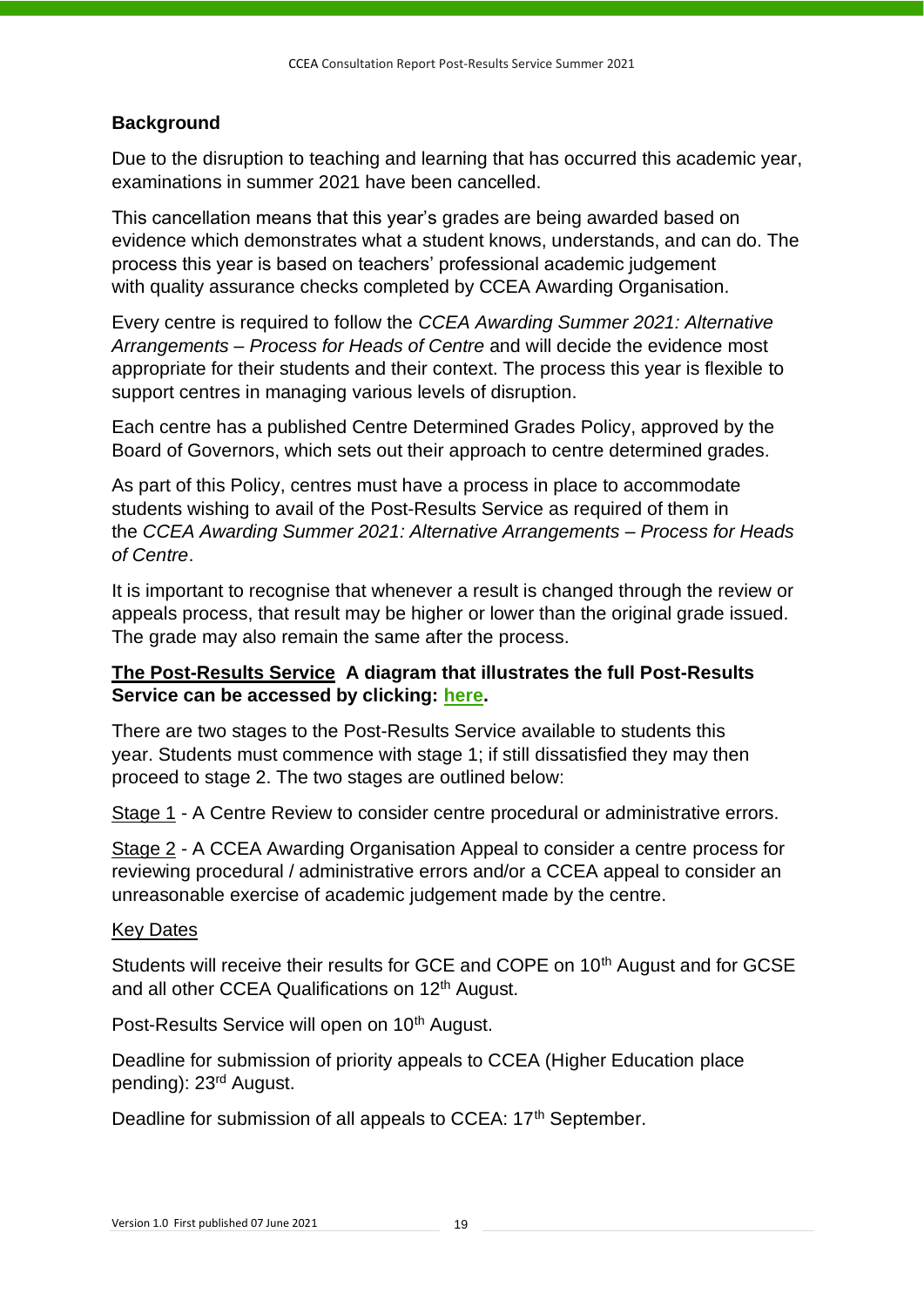## **Stage 1 - Centre Review**

It is important that students' concerns can be resolved quickly where possible, so that students can be awarded an accurate grade and progress to the next stage of their chosen pathway. The Centre Review stage aims to quickly identify administrative or procedural errors so that these can be rectified. If a student does not consider that they have been issued with the correct grade, they can ask their centre to review if an administrative or procedural error has occurred. If the centre upholds the review, and this results in a change of grade, they will be able to submit a request to CCEA Awarding Organisation to correct the error and amend the grade without the need to make an appeal. It is important that the evidence (i.e., student work) upon which grades were determined, and any associated records, are retained to enable the Centre Review to be conducted promptly after results are issued.

There are two grounds upon which a Centre Review may be requested:

- The centre made an administrative error, e.g., an incorrect grade was submitted, or an incorrect assessment mark was used when determining the grade.
- The centre did not apply a procedure correctly, e.g., the centre did not use evidence in line with their Centre Determined Grade Policy, did not undertake internal quality assurance, or did not take account of access arrangements or special consideration.
- The centre will ensure that students have access to certain information to allow them to decide whether to request a review. This information will include: the centre policy, the sources of evidence used to determine the student's grade, and details of any access arrangements/reasonable adjustments or mitigating circumstances considered.

### **How satisfied are you that the grounds for Centre Review are suitable?**

Please choose only one of the following:

- Satisfied
- Unsure
- Dissatisfied

If you have any comments, please leave these below:

### **Stage 2 - Appeal to CCEA Awarding Organisation**

We recognise the significant efforts of teachers and students in supporting the alternative awarding arrangements this year. We are keen to ensure the Post-Results Service can be completed as effectively as possible for students to ensure there is a fair review service, whilst also being mindful that teachers have worked hard to ensure students are awarded grades this year. CCEA Awarding Organisation will manage all appeals on academic judgement. It will use its most senior examiners to independently review information provided by the centre in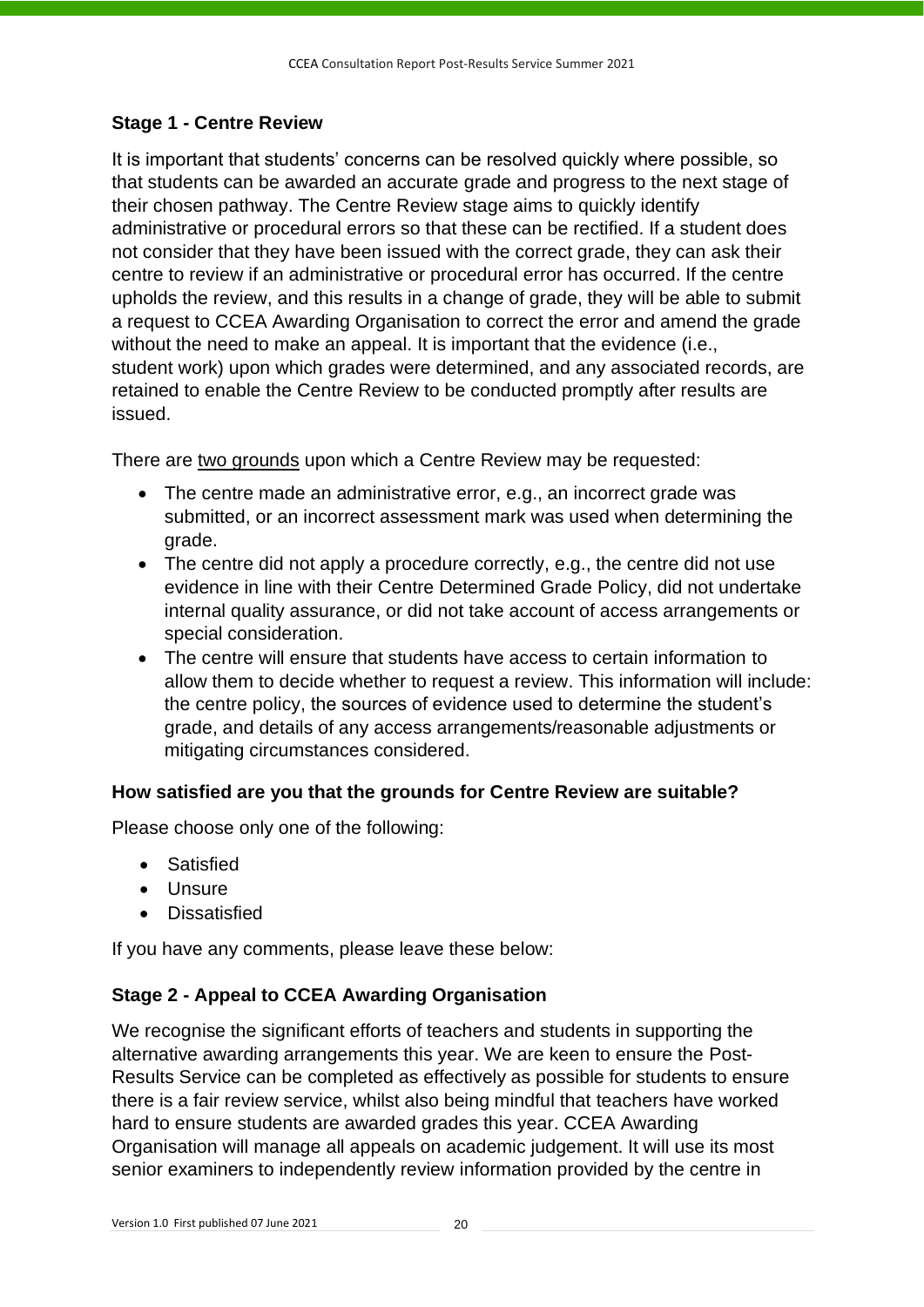support of a student's appeal. CCEA Awarding Organisation's judgement will be final.

This stage gives students an opportunity to challenge an outcome at the Centre Review Stage by submitting an appeal to CCEA Awarding Organisation. It is important that students can make applications for appeal without requiring the consent of the centre, though the centre will be required to process the application on the student's behalf and to assist where it can.

A centre will submit an appeal on the student's behalf, only after a Centre Review has been completed. An appeal should be submitted to CCEA Awarding Organisation if the student considers that an error persists following the Centre Review.

If a student remains dissatisfied upon completion of a Centre Review, there are four grounds upon which an appeal to CCEA Awarding Organisation may be submitted:

- The centre made an administrative error, e.g., an incorrect grade was submitted, or an incorrect assessment mark was used when determining the grade.
- The centre did not apply a procedure correctly, e.g., the centre did not use appropriate evidence in line with their Centre Determined Grade Policy, did not undertake internal quality assurance, or did not take account of access arrangements or special consideration.
- CCEA made an administrative error, e.g., the grade was incorrectly changed by the awarding organisation during the processing of grades.
- The student considers that the centre made an unreasonable academic judgement in determining their grade. This can occur where:
	- − the choice of evidence was unreasonable, in light of the centre's agreed policy and selection of evidence for the cohort; or
	- − the centre made an unreasonable exercise of academic judgement in the determination of that grade from the evidence.

The centre must submit an appeal to CCEA Awarding Organisation if requested to do so by a student. This can only be submitted if the first stage, Centre Review, has been completed and the outcome of the first stage has been issued to the student.

Unlike in other years when in most cases a student could request a review of marking / appeal against results and the centre decided whether a review or appeal should be pursued, this year every student will be able to instruct their centre to conduct a review and to submit an appeal to CCEA Awarding Organisation on their behalf. The centre will have no discretion whether to conduct the review or submit the appeal.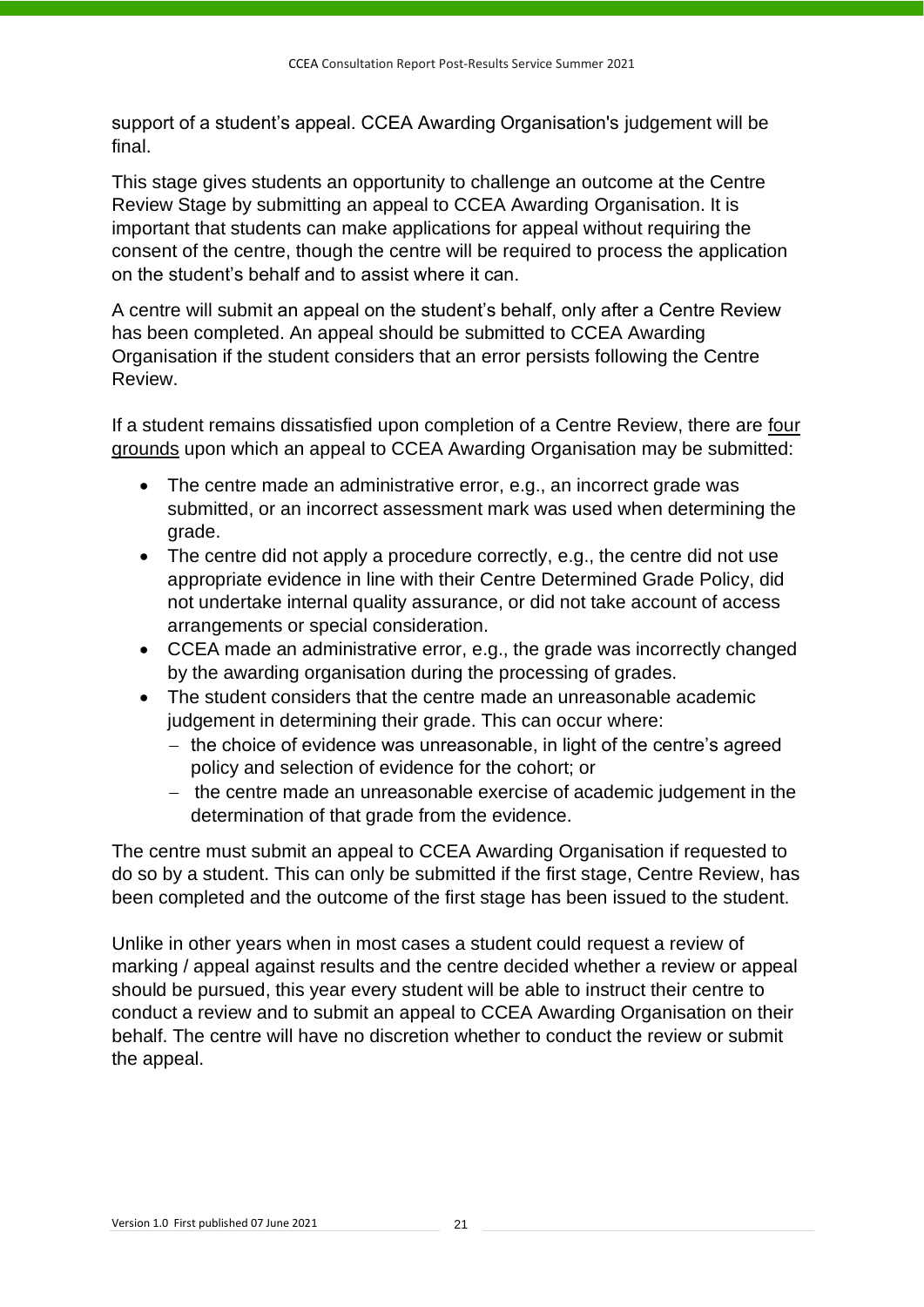# **How satisfied are you with the grounds for Appeal to CCEA?**

Please choose only one of the following:

- Satisfied
- Unsure
- Dissatisfied

If you have any comments, please leave these below:

Please write your answer here:

### **Examination Procedures Review Service**

Examination Procedures Review Service (EPRS) is a means by which a centre or student can seek a review of an Awarding Organisation's compliance with its appeals procedures. It is not a review of the Awarding Organisation's decisions on academic judgement, but whether it followed its procedures in arriving at a decision in its appeals conduct. It is led and operated by CCEA Regulation.

### **Do you think the EPRS is appropriate for reviewing the compliance of CCEA Awarding Organisation with its appeals process?**

Please choose only one of the following:

- Yes
- No
- Don't Know

If you have any comments, please leave these below:

### **Equality**

CCEA has completed an equality screening on the Post-Results Service process and no issues were identified. If you have any comments regarding equality, please leave these below:

### **Any Further Comments**

If you have any further comments regarding the proposed CCEA Post-Results Service, please leave these below:

### **Thank you for participating in this consultation on the proposed CCEA Post-Results Service for Summer 2021.**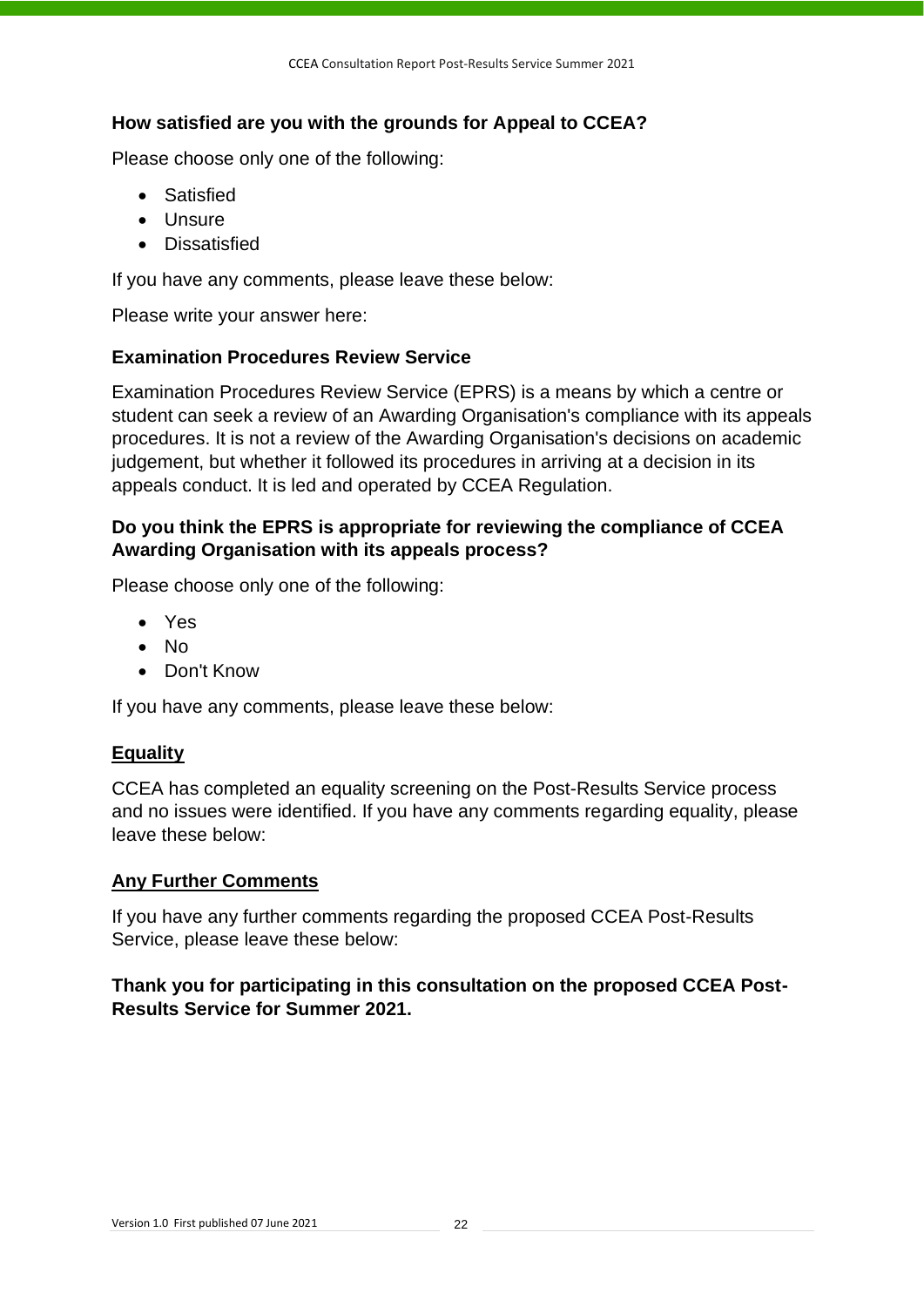# <span id="page-24-1"></span><span id="page-24-0"></span>**Appendix 2 – Respondent Demographics**

*Demographics of respondent type.*

| <b>Respondent type</b>       | <b>Frequency</b> | Percentage |
|------------------------------|------------------|------------|
| As a group                   | 3                | 0.4        |
| As an individual             | 781              | 93.1       |
| On behalf of an organisation | 55               | 6.6        |
| Total                        | 839              | 100.0      |

*Demographics of those responding as an individual.*

| <b>Respondent type</b>                    | <b>Frequency</b> | Percentage |
|-------------------------------------------|------------------|------------|
| Civil Servant / Public Sector Staff       | $\overline{2}$   | 0.2        |
| <b>College of Further Education Staff</b> | 9                | 1.1        |
| <b>Head of Department</b>                 | 97               | 11.6       |
| Other                                     | 8                | 1.0        |
| Parent                                    | 330              | 39.3       |
| principal/Vice principal                  | 28               | 3.3        |
| <b>Student</b>                            | 171              | 20.4       |
| Teacher                                   | 136              | 16.2       |
| Total                                     | 781              | 100.0      |

### *List of respondent organisations*

| <b>ASCL NI</b>                                   |
|--------------------------------------------------|
| <b>Ballyclare HS</b>                             |
| <b>Banbridge Academy</b>                         |
| <b>Belfast Met</b>                               |
| <b>Belfast Met</b>                               |
| <b>Belfast Royal Academy</b>                     |
| Campbell College, Belfast                        |
| <b>CCMS (Catholic Maintained Schools) School</b> |
| <b>Coleraine Grammar School</b>                  |
| <b>Controlled Schools' Support Council</b>       |
| Devenish College                                 |
| Drumglass High School                            |
| Enniskillen Royal Grammar School                 |
| <b>Fivemiletown College</b>                      |
| <b>Fort Hill Integrated College</b>              |
| Larne Grammar School                             |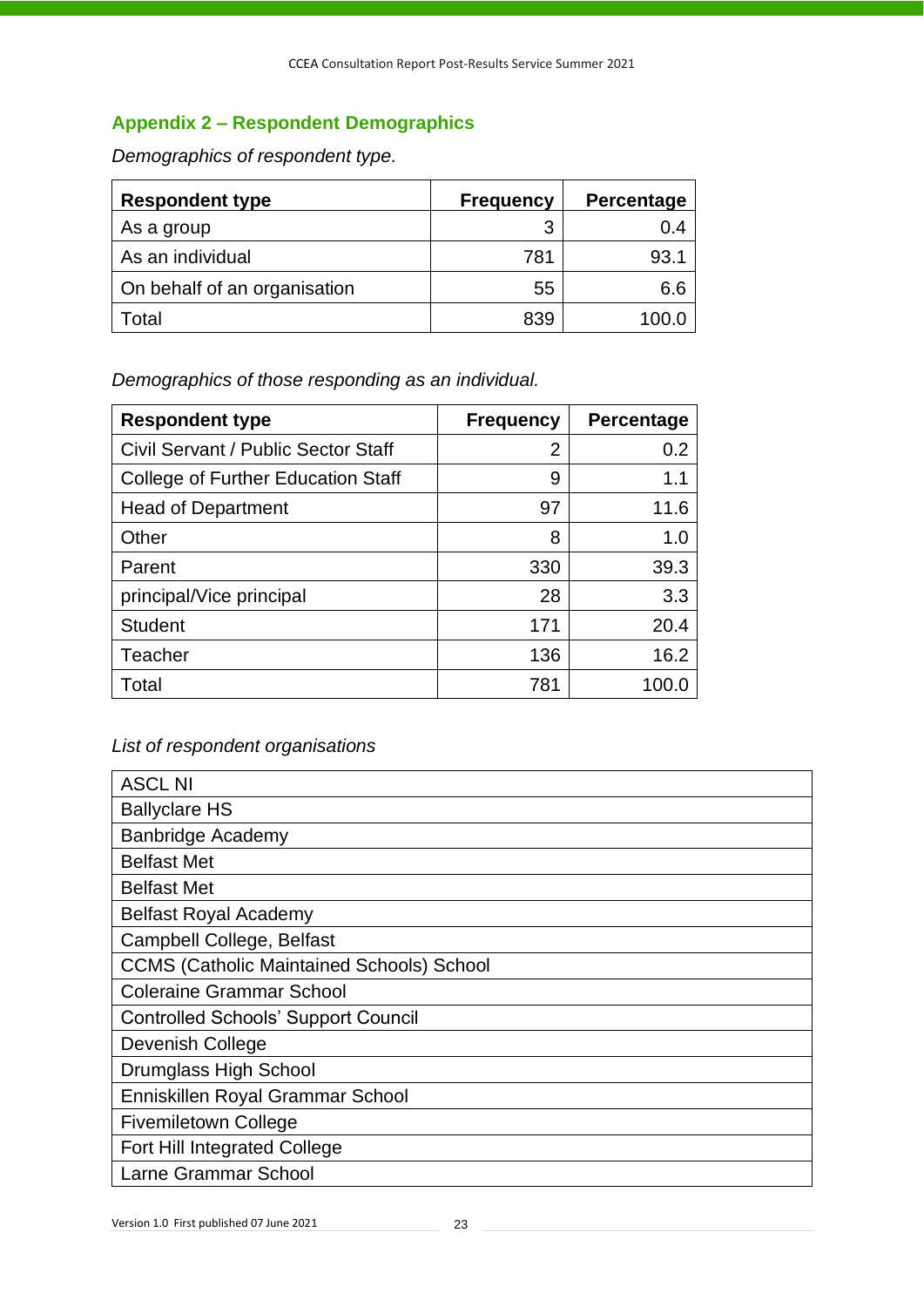| <b>Limavady Grammar School</b>           |
|------------------------------------------|
| <b>Markethill High School</b>            |
| <b>Methodist College Belfast</b>         |
| <b>NASUWT</b>                            |
| Our Lady and St Patrick's College, Knock |
| Our Lady's Grammar School, Newry         |
| Royal School Dungannon                   |
| <b>Slemish College</b>                   |
| St Genevieve's High School               |
| St Joseph's High School, Crossmaglen     |
| St Killian's College                     |
| St Patrick's Grammar School Armagh       |
| St. Mary's Grammar School                |
| St. Benedict's College                   |
| The Royal School, Armagh                 |